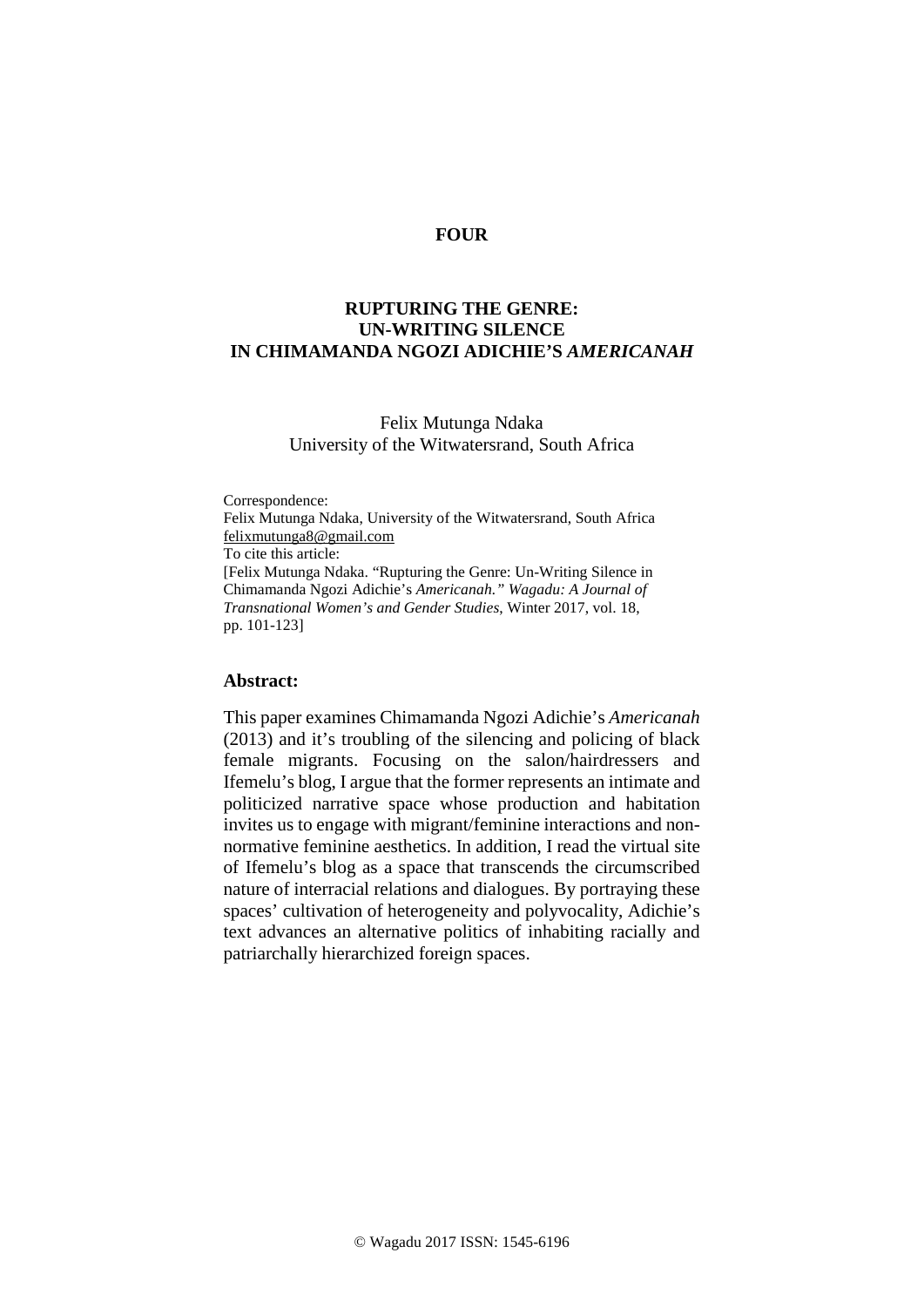### **Silence, aesthetics, race and femininities**

*Americanah* (2013) – Adichie's third novel after *Purple Hibiscus* and *Half of a Yellow Sun* – is a work that spans three continents and revolves around the love, migration, return and reunion of the two main characters, Ifemelu and Obinze., who both grow up in Nigeria. Some few years into college, Ifemelu obtains an American visa and migrates to continue with her education. The writer handles this separation by developing two plot lines that trace their different experiences: Ifemelu in America and Obinze in Nigeria, Britain and his eventual return to Nigeria. From this authorial gambit, we learn that Obinze, who is supposed to follow Ifemelu to the U.S. after he is done with college, is denied a visa. He later moves to Britain on a temporary visa. When the visa expires, he makes plans to marry a European so that he could become a European citizen. However, on the day of the marriage immigration officials arrest and deport him back to Nigeria. While Ifemelu is in America, their relationship becomes strained, and they eventually stop communicating. Ifemelu completes college and gets a job which she later quits to concentrate on a famous and controversial blog she calls *Raceteenth or Various Observations About American Blacks (Those Formerly Known as Negroes) by a Non-American Black*. Despite her relative success and her acquisition of American citizenship, she opts to relocate back to Nigeria, mainly because of subtle yearnings and unresolved romances with both the Nigerian home and Obinze, her first love. Back in Nigeria, she starts another blog titled *The Small Redemptions of Lagos*.

Adichie uses Ifemelu and Obinze's love and migration as a threshold to narrativize the vexed questions of home, hair politics and feminine aesthetics, and racial hierarchies. She employs a highly heterogeneous novel—a romance and migrant novel, and a novel of manners—to reclaim and rewrite the normative romance and immigrant narrative. The novel trenchantly represents migration as unequivocally gendered, explodes and disperses the mythical romance with the nation, disrupts and shifts epistemic and discursive centers by manipulating the subject/other and the observer/observed positionalities, and gives an incisive and self-reflexive portrayal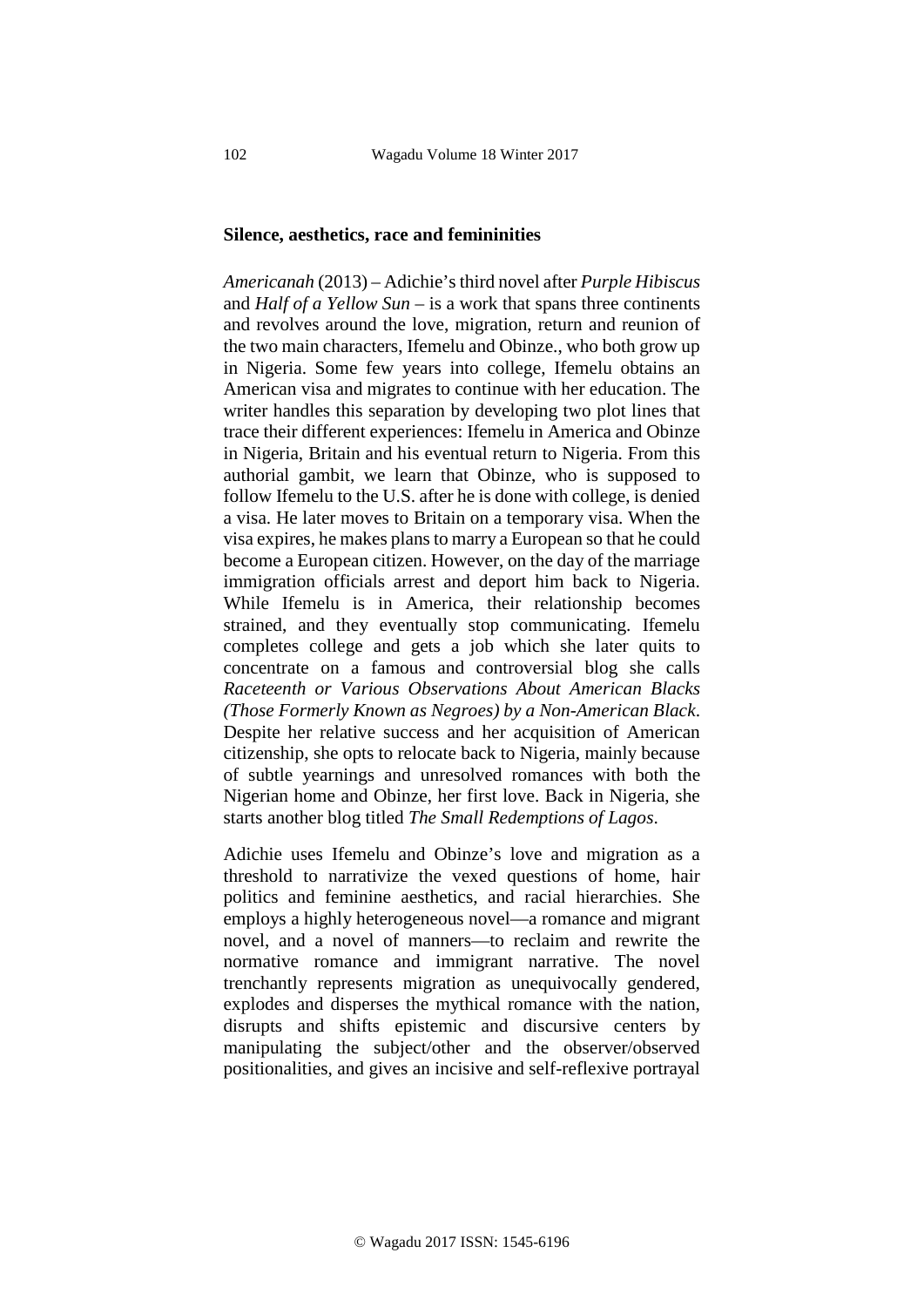of the hydra-headedness of racial pathologies. In addition, Idowu-Faith (2014, p. 2) observes that the novel critically engages "international migration theories ... to chart a new migration story where return migration is the quintessential closure." The novel's radical reversal of conventional narrative order and representation is reiterated by Hallemeier (2015, p. 232) who argues that "*Americanah* presents an alternative, utopic vision of global power in which the United States stands as a foil to the promising future of late Nigerian capitalism."

This paper is concerned with the novel's particular generic hybridization—thematic and stylistic choices which are deployed to trouble silencing and policing, especially as they relate to the black migrant, and specifically as they are exercised over the woman as the racial, femininely gendered and sexual other. While the novel often reads like a "cataloguing of experiences" and "anecdotes that defy the fabric of coincidence" (Aribisala, 2013), which ultimately makes the plot feel "like an excuse for the venting of opinions" (Maslin, 2013), I contend that this polyvocality is strategically tooled to trouble the silences concealed in the pursuit of propriety and nuance. In this way, I read silence as regulating and structuring gendered and interracial relationships in ways that maintain social hierarchies. In thinking through silence/silencing that *Americanah* limns, I draw upon the ideas of Picard (1948) who posits that silence suffuses every aspect of human life; Dauenhauer (1980, p. 4) who argues that silence encapsulates something more than the mere "absence of audible sound"; and Clair's interjection that "expressive activities can be silencing" and "silence can be expressive" (1998, p. 23). In this regard, Adichie portrays language/speech as imbricated with silence and/or silencing. In addition, and in contrast to Malhotra and Rowe (2013) and Irigaray (2008) who recognize silence as an important component in any interaction and even as possessing some transformative and liberatory possibilities, *Americanah* portrays it as both disingenuous and reactionary when it relates to the black, female migrant.

Admittedly, Adichie's fascination with both elected and imposed silence and/or the "unspoken" runs through most of her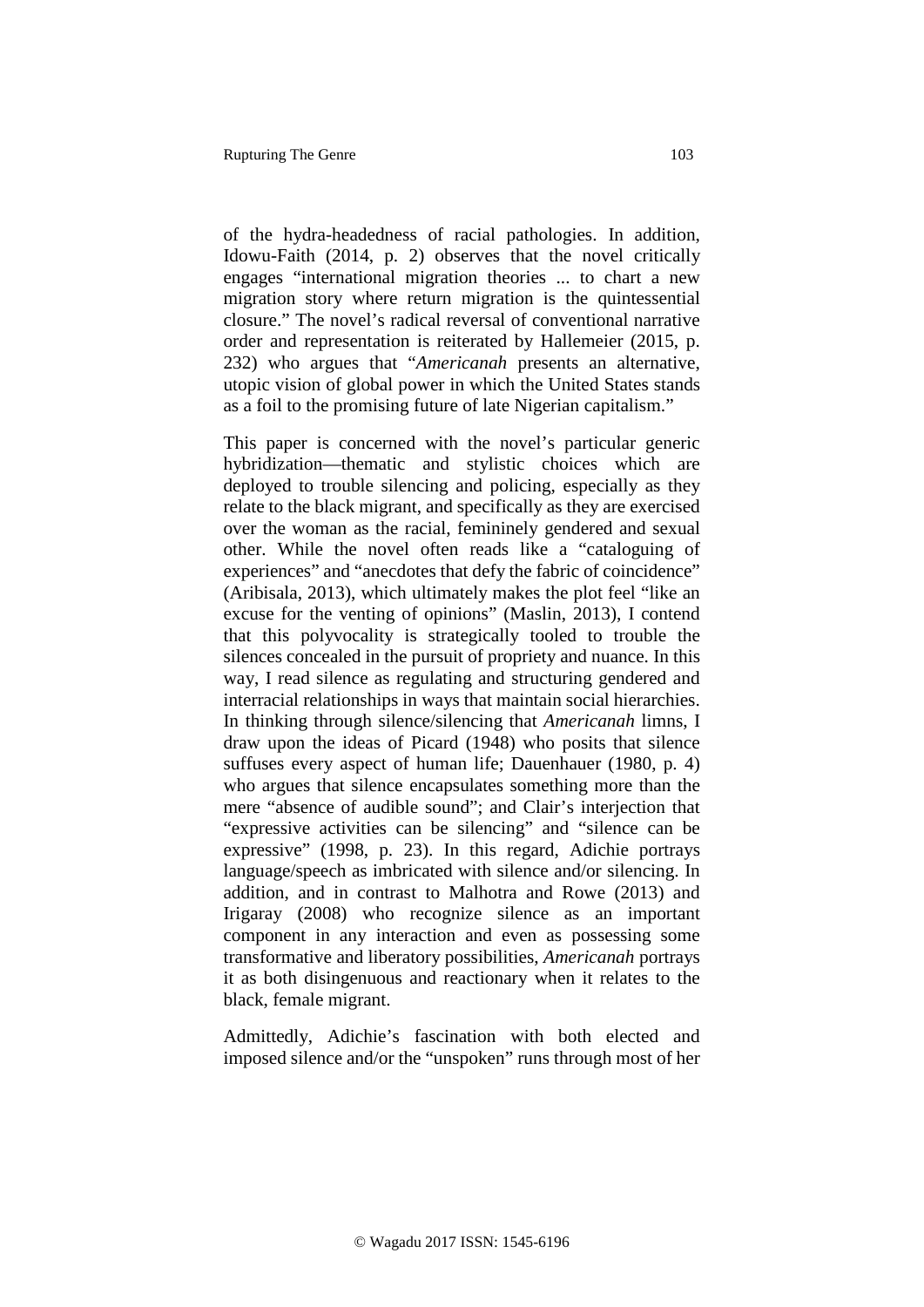fictional oeuvre. Both *Purple Hibiscus* (2004) and *Half of a Yellow Sun* (2006), to a certain extent, grapple with silences within the national and private/family spheres. On the one hand, the narrative structure of *Purple Hibiscus* is imbued with oppressive silences and abuse within the family unit. The narrator, Kambili, and Jaja, her brother, develop a "secret language" that they use to deal with the exacting violence of their father, Eugene Achike. As Hewett (2005) observes, the narrative brings us into confrontation with the family's "troubled lives," for instance, "their mother's multiple miscarriages" and "Jaja's deformed little finger" which "remain unspoken secrets" (p. 81). She maintains that "these 'unspeakable things unspoken' are shared between Kambili and her brother through stolen glances" (p. 81). *Half of Yellow Sun,* on the other hand, excavates the ghosts of the Biafran war from a national psyche that seeks to elide such histories. Adichie's representation of war, memory and national/communal/personal traumas enables her to deal with divisive, contested and unresolved histories within a nation's collective consciousness and the overarching troubled processes of nation formation. In *Americanah*, Adichie represents the ideas of silence and conformity as gendered, racialized and often played out against the migrant subject. While this is a theme that has been explored by various African writers—Buchi Emecheta, Doreen Baingana, Chris Abani, Tsitsi Dangarembga, Chika Unigwe—with varying degrees of focus and intensity, Adichie's success, public and online persona and her deft handling of "transnational intertextuality" add nuance and focus to migration, gender, race and silence (Hewett, 2005, p. 75).

Americanah presents a number of instances where Ifemelu's voice and experience are dismissed and trivialized in various regimes of power. This also extends to the control and surveillance of her gendered and racialized body. These various forms of control not only happen while she is in Nigeria—where she is constantly reminded of her gender—but also when she eventually migrates to America—where she is repeatedly made aware of her foreignness and race. For instance, when young Ifemelu questions why she should make decorations in church for Chief Omeka, a 419 man, her mother laments thus: "Why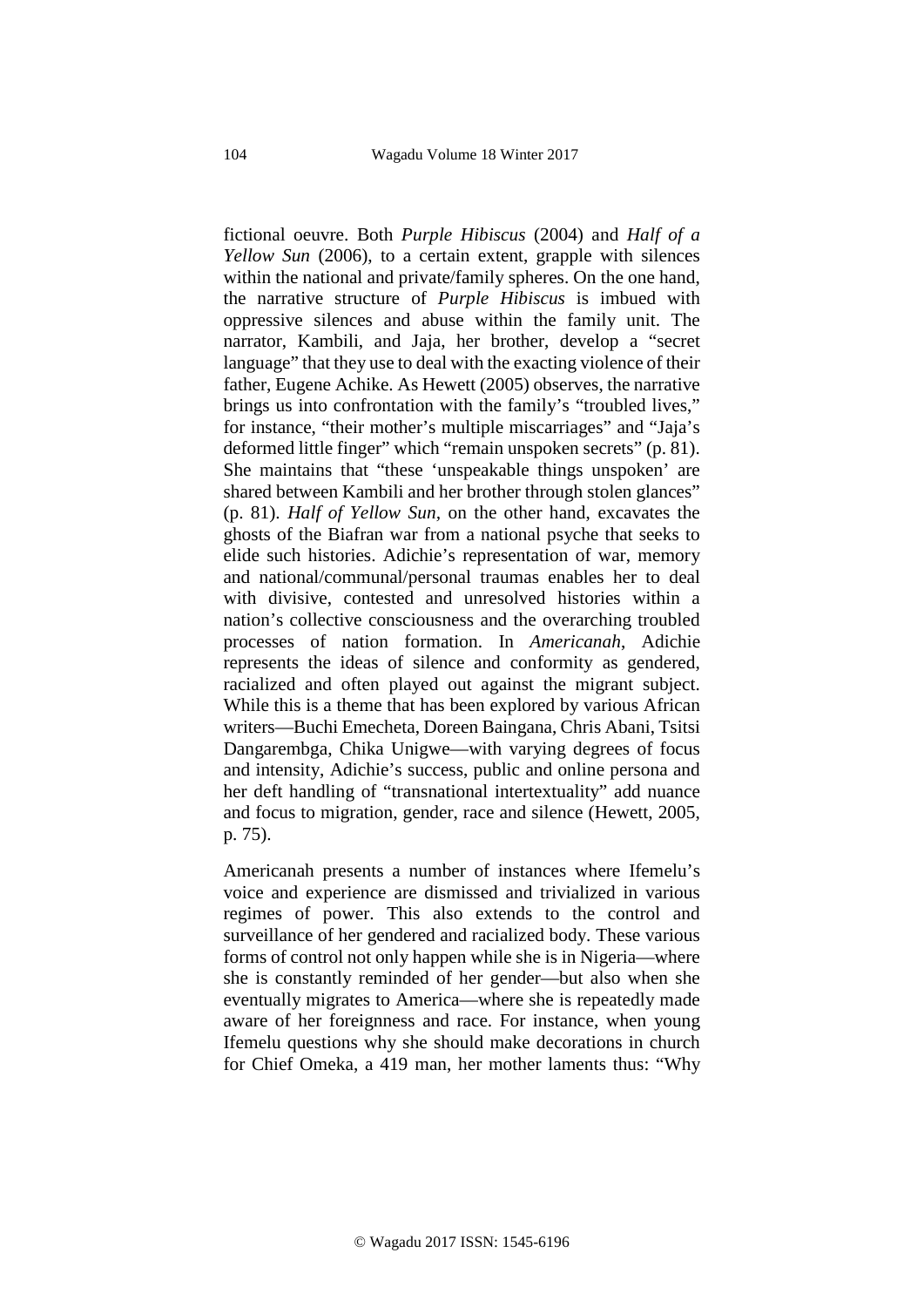must this girl be a trouble maker? ... it would be better if she was a boy, behaving like this"; "... she doesn't always know when to keep her mouth shut"; "You don't have to say everything" (pp. 52-53). These sentiments both expose Ifemelu's mother's complicity in female silencing and reveal the normalization, even celebration, of silence, nuance and ambiguity as a feminine virtue. This relegation of the racially conscious voice to the realm of the "abnormal" is often accompanied by its dismissal as immaterial and banal and this conversely reifies and normalizes the white and male voice and experience.

In the U.S, Ifemelu often encounters these silencing acts/practices. One such instance is when she encounters a dismissal from a "dreadlocked white man who sat next to her on the train," and whose entire outfit and mien fit the archetype of a "social warrior" (p. 4). After telling him that she has a blog called *Raceteenth or Various Observations About American Blacks (Those Formerly Known as Negroes) by a Non-American Black*, he evenly retorts that "race is totally overhyped these days, black people need to get over themselves, it's all about class now, the haves and the have-nots" (p. 4). The response which reductively divorces race from class—trivialises and invalidates Ifemelu's lived experiences of racial exclusions, hierarchies and privileges in its claim of a post-racial society. This claim of a post-racial American society, especially after the election of Barack Obama, has been variously contested as ignoring the persistence of racism and how it continues to define socioeconomic inequality (Lentin, 2014, p. 1265), and as a myth that is grounded on a privileged perception of racial relations (Dawkins, 2010, p. 10). In the novel, the various forms of silencing the black female migrant is subjected to go hand in hand with the conflation of the female, migrant and black voice with aggression and "noise," the latter a threshold to chaos because of the threat it presents to mainstream epistemological certainties and securities.

Apart from the two incidents mentioned above, the novel also captures other nuanced ways in which interactions and conversations impose certain silences and elisions on Ifemelu's voice and experience. Ifemelu's relationship with Curt, her white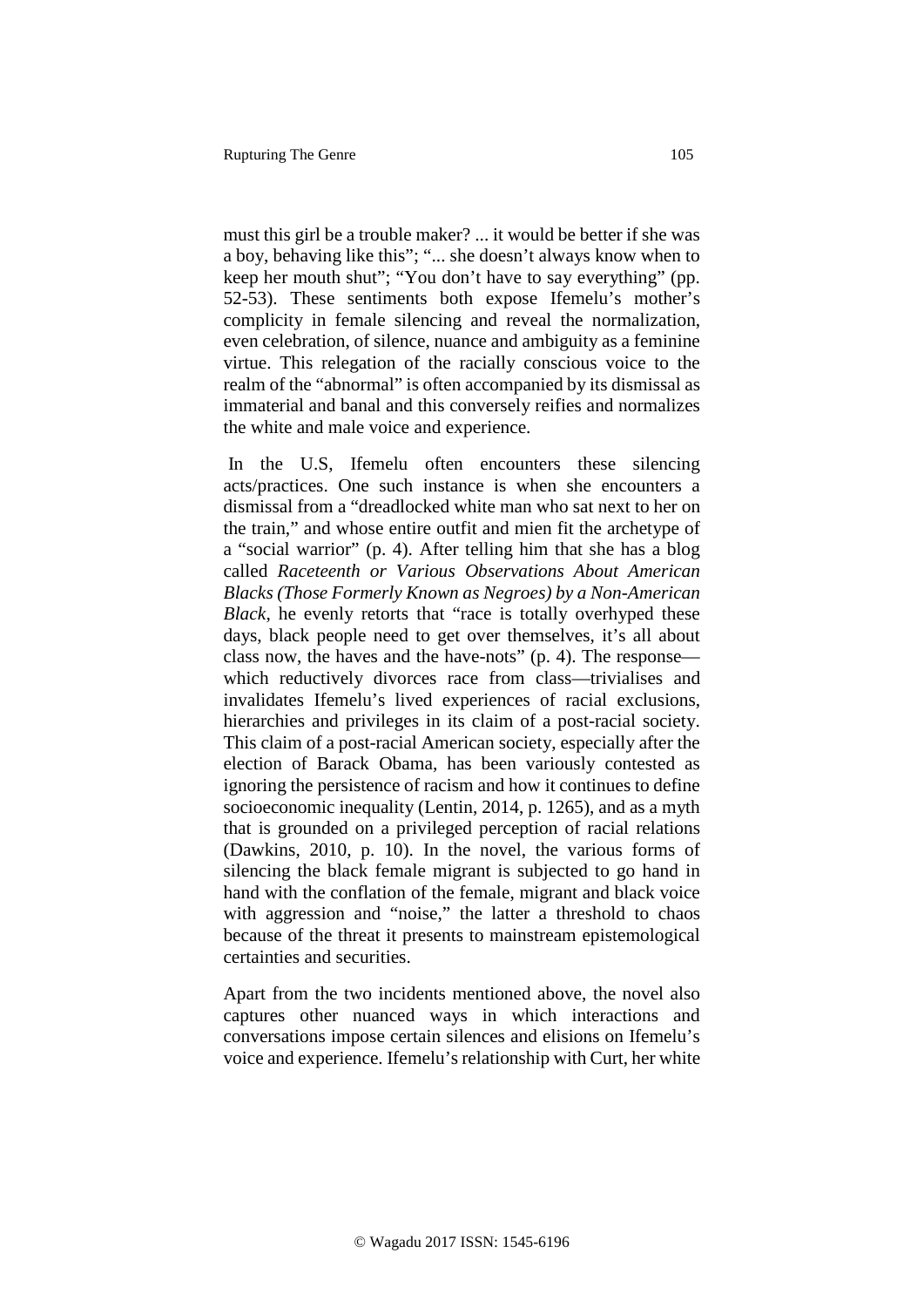boyfriend, aptly demonstrates this subtle yet insidious way in which she feels circumscribed and constrained by interracial interactions. Though the novel represents romantic love as having the potential of creating interracial bridges and understandings, Ifemelu feels stifled by the shallow and facile conversations she has with Curt. Their relationship becomes strained partly because of his seeming "sunniness" and naivety that comes from his gender, class and racial privilege, and for this reason, she often feels the urge to burst the bubble he dwells in (p. 197; 287). She contends that racial conversations with Curt were "slippery … admitted nothing and engaged nothing and ended with the word 'crazy,' like a curious nugget to be examined and then put aside" (p. 291). While their interactions permit a certain level of openness and scrutiny in engaging racial aggressions and white supremacy/privilege, their conversations are ultimately highly coded and self-regulated.

From the foregoing, Adichie represents silence/silencing and/or the unspoken as pervasive in regulating and controlling racial, gendered, migrant and host interactions. The novel, however, troubles the circumscribed ways in which Ifemelu is allowed to relate through its placement of her voice within certain interactive social spaces whose nature and constitution rupture hegemonic discursive closures. In inhabiting these spaces, Ifemelu—and and a cast of other characters—contravenes the injunctions of docility, passivity, invisibility and vulnerability by dropping the pretensions of propriety, challenging patriarchal certitudes and white racial comfort, entitlement and expectations. The most significant space that repeatedly recurs in the text is the hairdresser's salon. Through the choice of the salon, Adichie mines the most ordinary feminine practices and experiences in order to transcend attempts to limit migrant/racial/feminine self-expression and visibility, explore the complexity of racial slights and aggressions, and migrant longings and desires. In this way, the salon provides an extremely politicized narrative space in which the characters engage and sometimes transcend given categories and also forge bonds of commonality as women and as black migrants.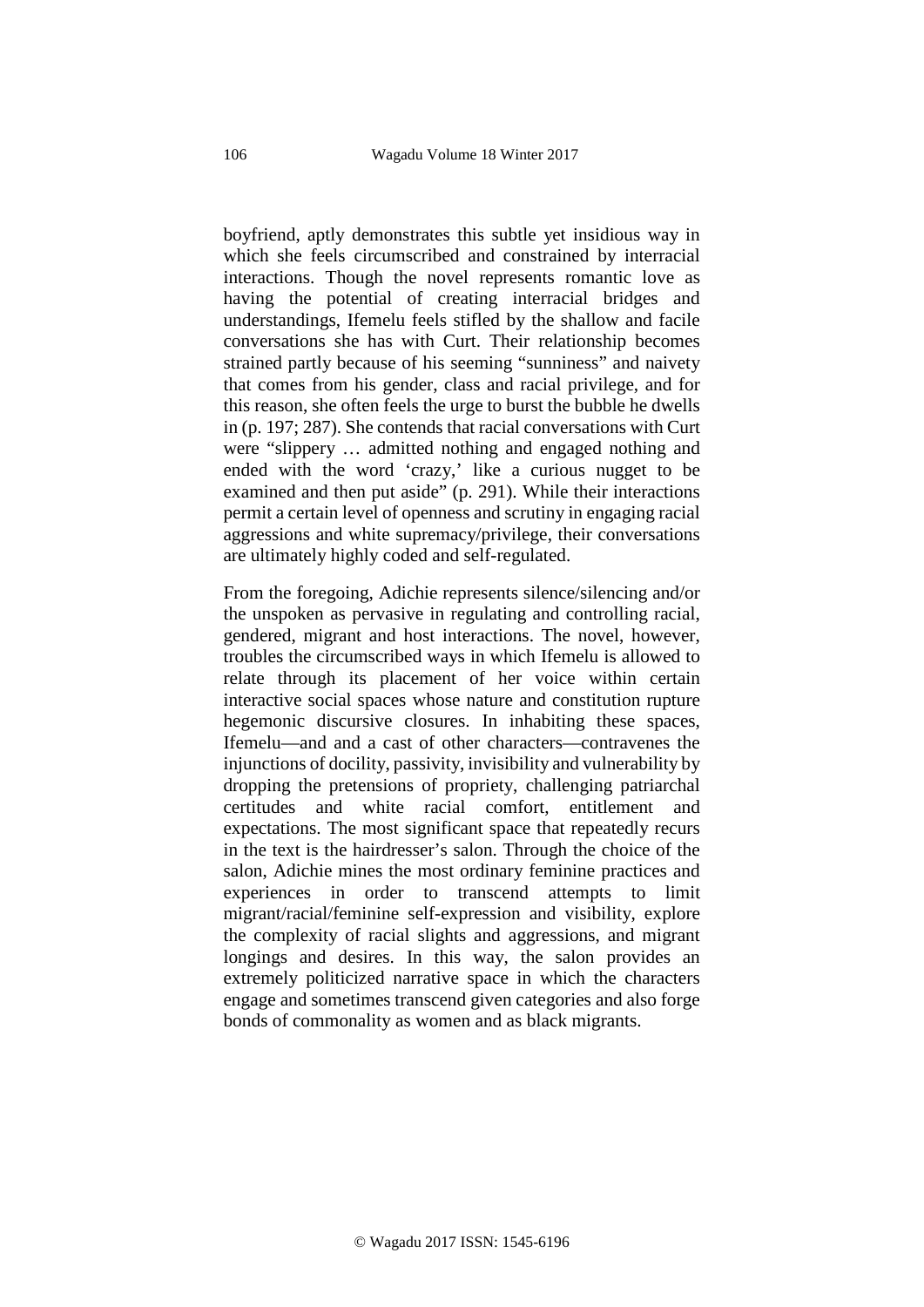The salon conversations, what Wabende (2014, p. 33) aptly refers to as the "register related to the salon," provide a unique frame of reference through which we can examine interactions within the context of foreignness, class differences and shared female experiences. The interactions we encounter in this space are extensively varied. Of particular significance are those instances when the hairdressers and their clients engage in what often passes as "gossip" when viewed through a certain prescriptive lens. In the text, however, they are adroitly tooled in a way that they enable the characters to negotiate their seeming marginality/powerlessness and inscribe themselves into discourse. Indeed, the pejorative association of gossip to "feminine culture" does not take cognizance of the fact that this labelling underwrites "a powerful … discourse deployed by males to perpetuate the subordination of women" (Greenfield  $\&$ Williams, 1991, p. 2). In the novel, "gossip," mostly dismissed as a frivolous feminine speech act is transformed into a semantically loaded interactive moment, one that empowers and escapes the policing and boundaries placed upon female and migrant interactions.

Ifemelu takes note of these overtly political speech acts when Halima and Mariama, both hairdressers, start talking about a client who had just left the salon. The client, who "looked about seventeen," had disclosed that she had two children. After she left, Mariama notes that she is too young to have children and Halima quips that "Oh oh oh, these people ... when a girl is thirteen already she knows all the positions. Never in Afrique!" When they turn to Ifemelu for her agreement, she keeps quiet and mentally notes that they would also talk about her as "that Nigerian girl" who "feels very important because of Princeton" and who "does not eat real food anymore," and they would laugh, but with "mild derision, because she was still their African sister" (pp. 102-3).

Halima and Mariama's exchange infantilizes their client and carries connotations of white America's sexual permissiveness and promiscuity by inferring that children as young as thirteen are sexually active. Read against Halima's assertion that such behaviour can never be found in "Afrique," this totalizing and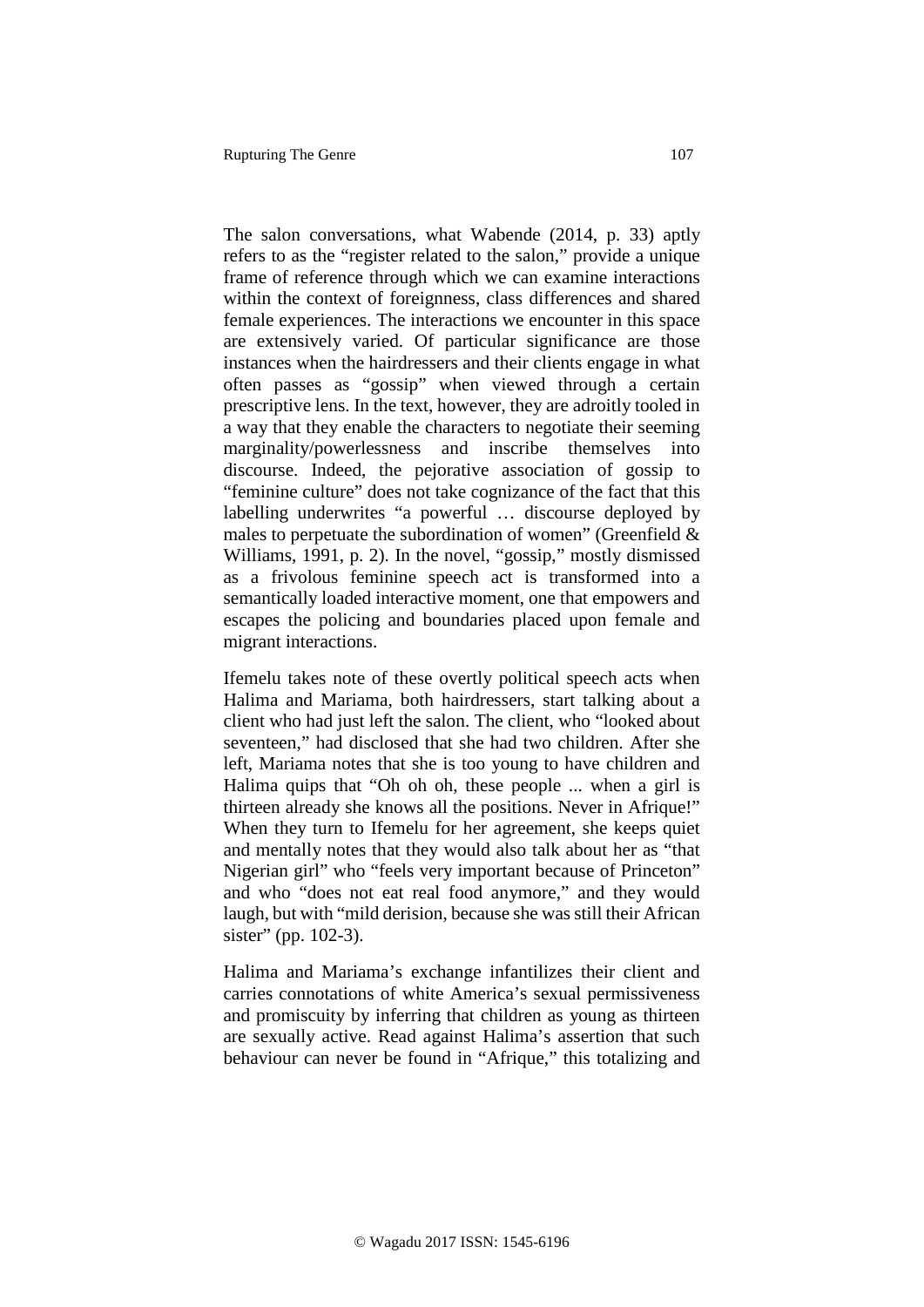speculative conversation carries racial inflections that read closely invert the racist and foundational discourses of the "colonial enterprise" that hyper-sexualized and eroticized black women (Bernard, 2016, p. 1; Holmes, 2016, p. 1). Their gossip is here deployed as a discourse that explodes this binary of black/white sexualities while at the same time constituting and securing relations amongst themselves by attempting to rope in Ifemelu into a supposed shared bond of familiarity that is their "Africanness." Significantly, through the deployment of "gossip" the author assembles the "gossiper" while disassembling the "gossiped." This seemingly trivial encounter thus demonstrates the ways in which the women claim and negotiate their agency through their creation of narratives that re-write their daily encounters in a seemingly marginal profession.

Halima and Mariama's assembling of the self is reinforced by various interactions with their clients that expose the complex interplay of class and power relations in the salon subculture. On a number of occasions, and in a manner that claims knowledge and expertise over the client, the hairdressers ignore their customers' instructions on how they want their hair handled. Even when they show obsequiousness to the clients' demands, the servility is not only feigned but also defined by the context; and both the performer and the audience recognize this. By amplifying the class and affluence of their clients, and the client's acceptance of the affected deference, the hairdressers create an environment that enables both to play out their different claims to class and power. For instance, Ifemelu notes the quiet deferential manner in which Mariama talks to an offending client all the while wearing "a smile full of things restrained" (p. 186). Halima on the other hand stretches "for a little too long, as though to register her reluctance," when she is about to begin braiding a new client (p. 187). All these actions underwrite subtle class and power negotiations that define salon interactions.

Significantly, Adichie uses the salon space to enunciate conversations about transgressive feminine sexualities and relationships. Portrayed as a site where social and class hierarchies are temporarily suspended as the characters are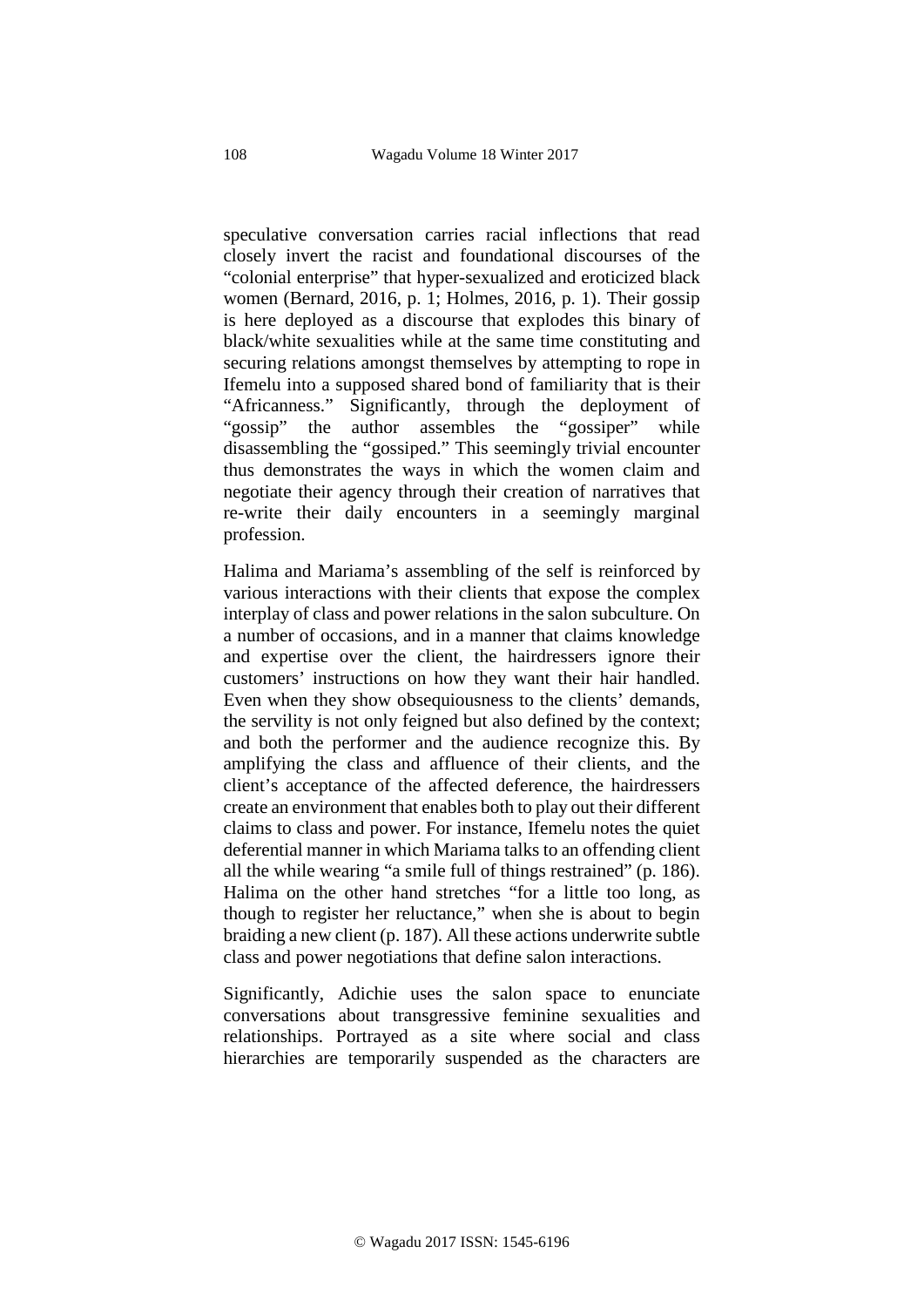united by their femininity and experience, the salon can be read as a liberating space where speech flows freely to articulate what is normally regulated in everyday life. In this regard, Aisha confides to Ifemelu that she has "two Igbo men" and, in a tone laden with sexual innuendo, adds that "Igbo men take care of women real good" (p. 15). In disregarding social conventions and strictures, and in having and talking about her dual sexual liaisons, Aisha removes her sexuality from the realm of the unspoken to the level of normalized—albeit temporarily—salon conversation. In doing this, Aisha appears to be aware of the reduced risk of slut-shaming by Halima, Mariama or Ifemelu because of having two sexual partners. Aisha enables the reader to envision the exploding of what Foucault (1990) terms as the "modern Puritanism ... edict of taboo, nonexistence and silence" as she troubles convention and propriety in talking about her sexual experiences (pp. 4-5).

Aisha's sentiments should be read in the context of the larger narrative's portrayal of the patriarchal control and surveillance of the female body and sexuality, often with female complicity. On numerous occasions, Adichie's protagonist makes us aware of this policing of female bodies and the repression of their sexualities. At one point, Ifemelu recounts her mother's reference to her genitalia when she told her to "scrub between your legs very well, very well" (p. 128). The casting of Ifemelu's genitalia as the "unsayable" by her mother forms an instructive point of departure on how the girl child is socialized into shame and silence with regard to her body. Her mother's approach to the female body and sexuality is contrasted to Obinze's mother who, when she caught them making out, called Ifemelu to her bedroom and talked to her about love, sex and abstinence (p. 72). The normalizing and removal of "shame" when discussing sex is presented as a counterpoint to her mother's conspicuous silences. In her mother's world, "between your legs" is "unmentionable" and therefore possessing overtones of the shameful. This socialization into shame is poignantly echoed in Odiemo-Munara's (2012) study of Mary Okurut's *Invisible Weevil* (1998) where he flags women's socialization to their body parts, processes and functions. While examining Nkwazi's—the protagonist's—coming to terms with her body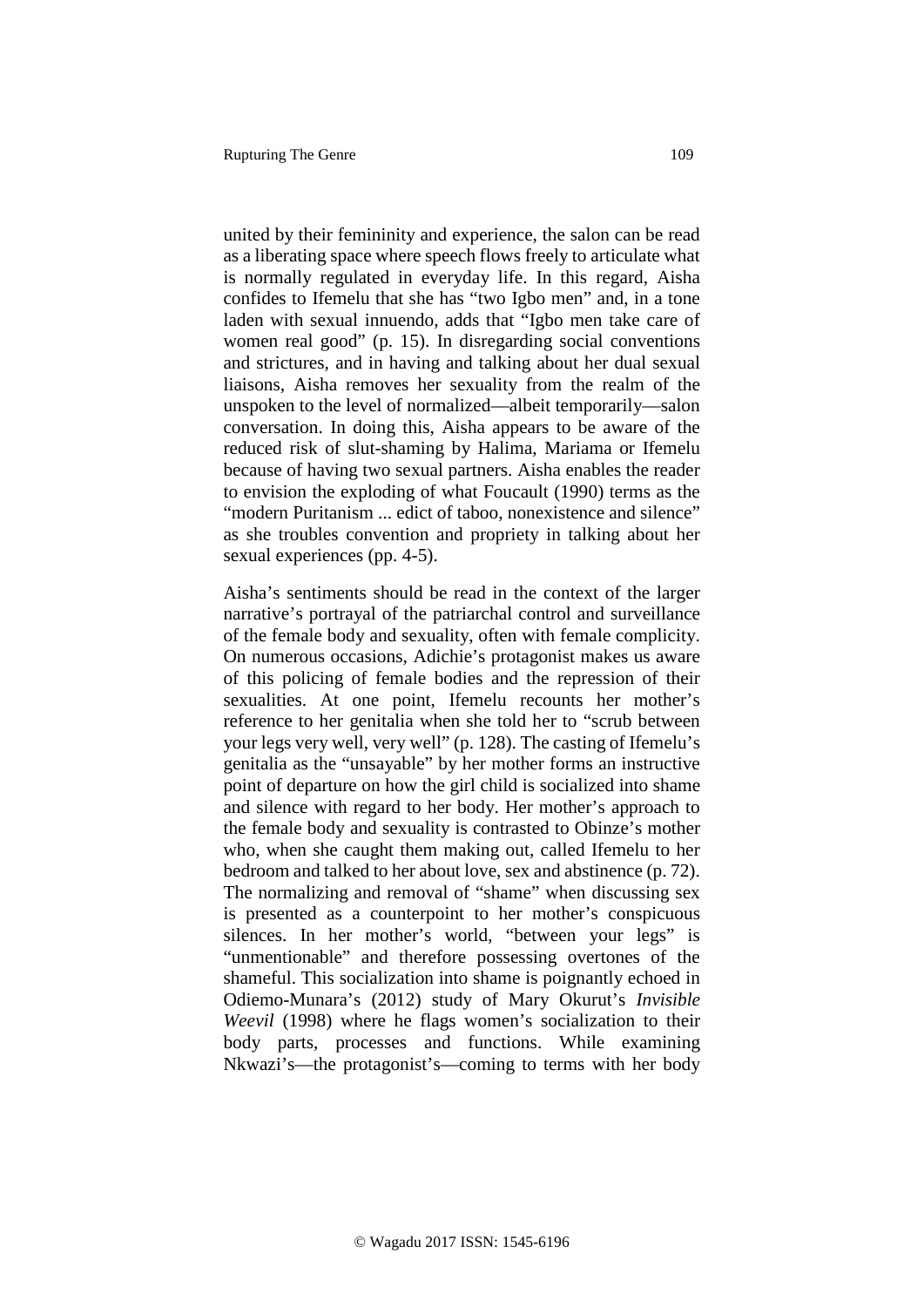parts and processes, Odiemo-Munara notes how in *Invisible Weevil* female genitalia morphs from "the shameful whose real name they should never say" to "kooko" which "actually meant animal" (p. 102). Odiemo-Munara argues that this "socialisation into shame" marks Nkwazi's relationship with her genitalia such that when she is sexually abused she cannot report the abuse "because it carries that which is deemed 'shameful' and thus to open up about what is being done to the 'shameful' is in itself a shame" (p. 102).

Like Nkwazi who overcomes this negative induction into womanhood, Ifemelu rejects the shame and silence that would see her repress her sexuality. In Adichie's text, Ifemelu's unreserved embracing of her sexual desire not only legitimizes but also normalizes female sexual pleasure. In addition, Ifemelu shifts the supposed power dynamics in heterosexual relationships by originating and owning the sexual negotiations with both Rob and Obinze. As such, to bend Foucault, Ifemelu performs "nothing less than a transgression of laws, a lifting of prohibitions, an irruption of speech, a reinstating of pleasure within reality ..." (1990, p. 5). By spurning the regulation and control of her sexuality, she by extension refuses to be subordinated in order to ensure the survival of what Tamale refers to as patriarchal and capitalist structures (2005, p. 11).

The space of the salon is also used to challenge and examine the insidiousness of singular and homogenized definitions of beauty. Arguably, the text explores the pervasiveness of what Idowu-Faith (2014, p. 1) calls "hair politics" within and beyond the space of the salon. Indeed, the larger narrative unfolds within the space of the hairdresser's where Ifemelu has gone to braid her hair in preparation for her return to Nigeria. While Ifemelu sits in the salon, the narrative moves to Nigeria and back to the present through a series of flashbacks. In this movement, Adichie invites us to contemplate the braiding of hair alongside the weaving of narrative. As the braiding goes on, so does the telling, tangling and untangling of the life experiences of the female characters. In the process Adichie portrays a rich tapestry of personal narratives of immigration, womanhood, love, longings for home, race and aesthetics. This braiding of hair and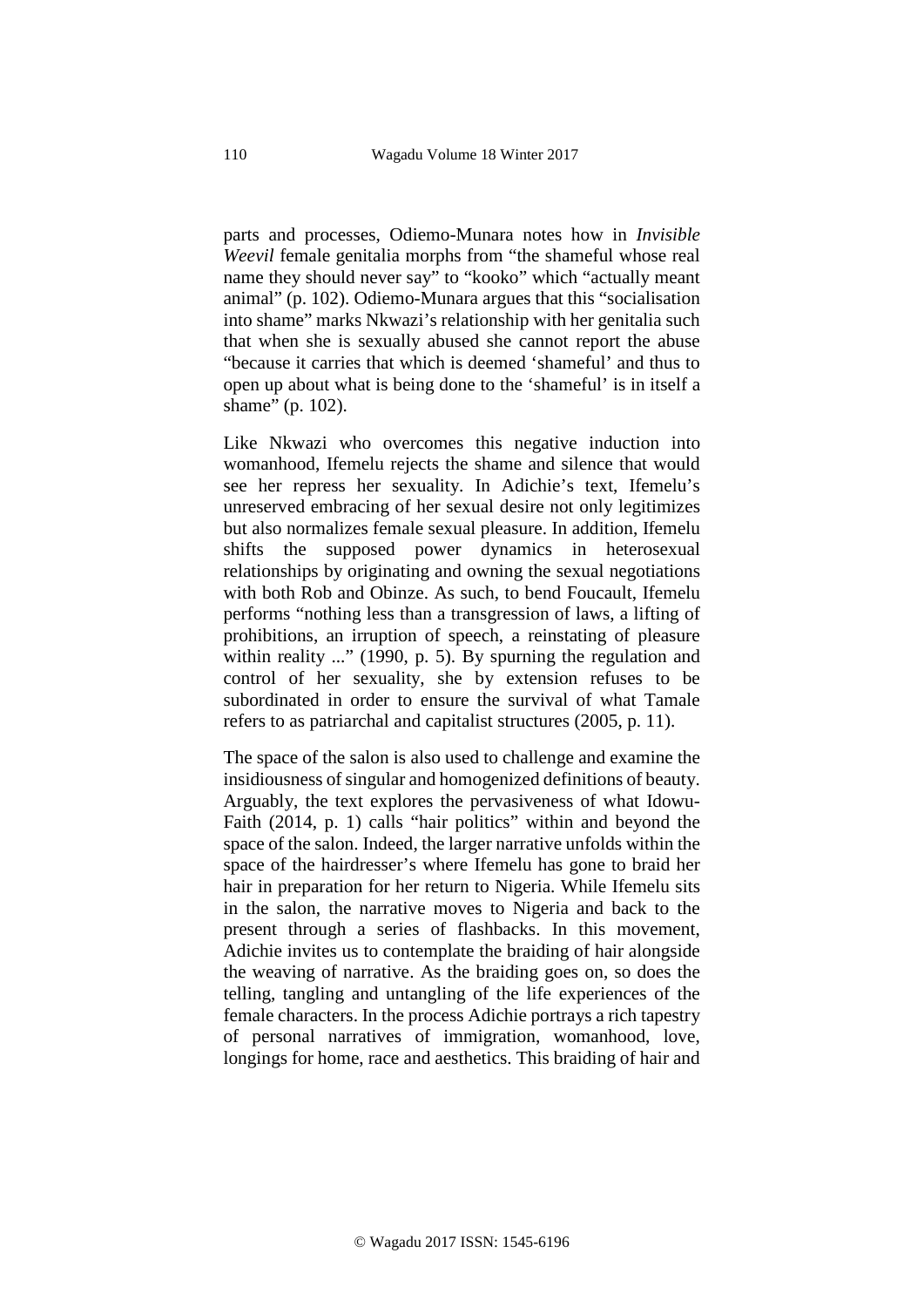weaving of narrative reads into Aribisala's (2013) contention that the author "insinuates the organic connection between the braiding of black hair, the telling of stories and the transferring of ideas from the braider to one whose hair is being braided; her stories and ideas are being braided into our black hair." It is in this double act of braiding and "telling" that the novel represents black hair as a site of struggle, and how hair "shapes black women's ideas about race, gender, class, sexuality, images of beauty, and power" (Banks, 2000, p. 3).

While the narrator flags the connection between "race, gender and body size" in determining what/who is considered beautiful, it is the politics of the stylization of black women's hair that she dwells on at length (p. 6). This comes up early on in the text when Aisha, her braider, wonders why Ifemelu doesn't relax her hair, a statement that momentarily turns Ifemelu into a proselytizer of the merits of wearing natural hair (p. 12). While this conversation seems to be hastily handled and abandoned, it becomes eloquent when read alongside the larger narrative of Ifemelu's progression from relaxed hair to natural hair. Through flashbacks, Ifemelu narrates how Ruth, her career counselor had advised her to lose her braids and straighten her hair when going for an interview, for, as she says, "nobody says this kind of stuff but it matters" (p. 202). On the day Ifemelu relaxes her hair in preparation for her interview, the hairdresser in West Philadelphia remarks that she will have "just a little burn ... But look how pretty it is. Wow, girl, you've got the white-girl swing" (pp. 202-3). This conflation of "pretty" as having a "white-girl swing" reinforces a Eurocentric notion of beauty, for it subtly ties beauty to certain bodies, while presenting natural (black) hair as the antithesis of what is beautiful. Like Aisha, this hairdresser demonstrates the internalization of a hierarchized notion of hair aesthetics that places kinky/Afro hair at the polar opposite of straight hair. This desire to distance oneself from "natural 'kinky' hair" (Barnett, 2016, p. 70) and the embracing of a white straight-hair aesthetic is also expressed by Aunty Uju who at one point tells Ifemelu that "there is something scruffy and untidy about natural hair" (p. 216). This assumption of straight hair as the norm and as the marker of beauty thus goes hand in hand with the inferiorization and devaluation of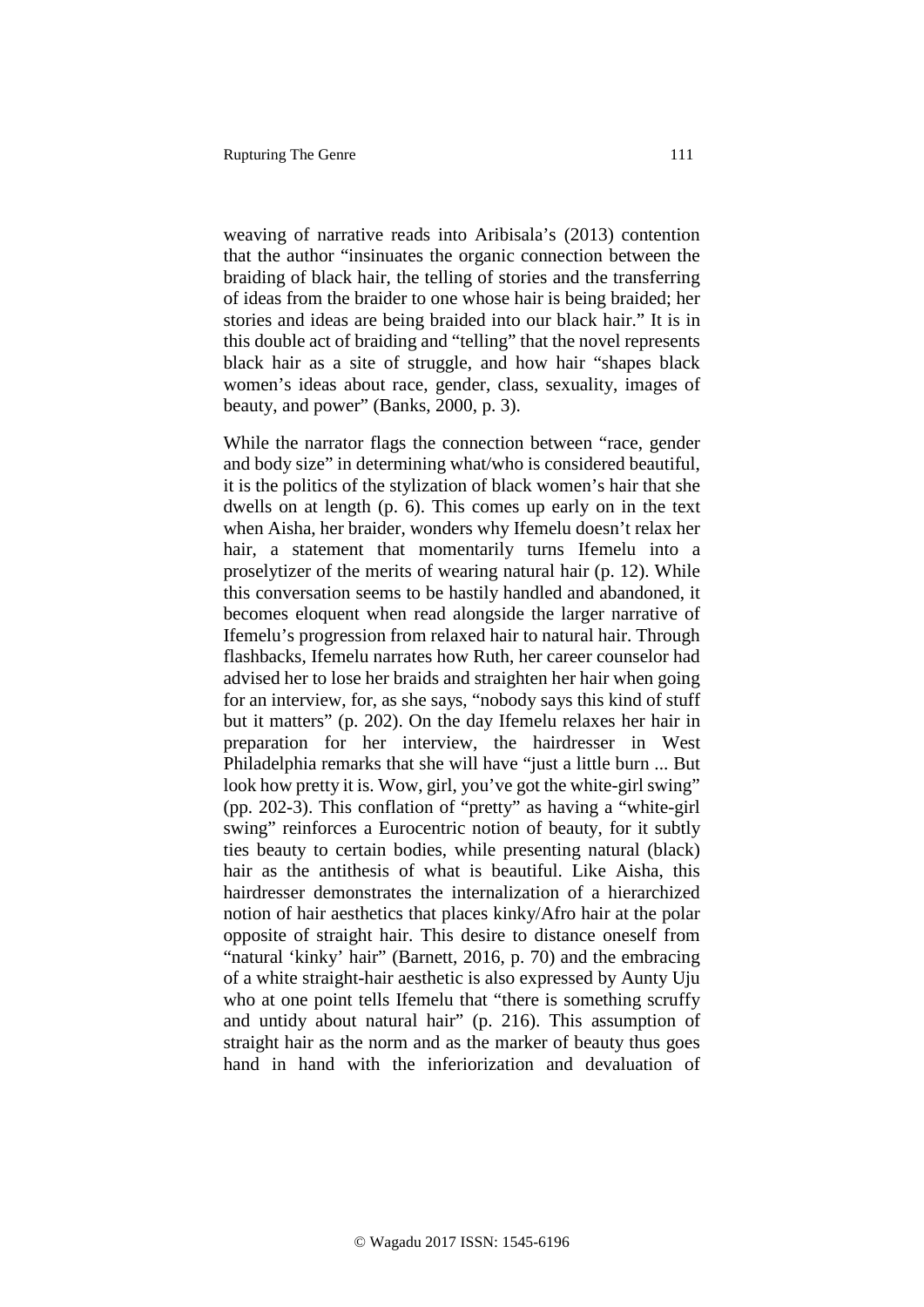blackness, not only by the mainstream society, but also by black people themselves (Mercer, 1987, pp. 35-6). The reader acutely feels these black pathologies when Ifemelu finally cuts her straightened hair. After cutting it, she becomes highly selfconscious of how she looks, refuses to go to work for three days and buys:

oils and pomades, applying one and then the other, on wet hair and then on dry hair, willing an unknown miracle to happen. Something, anything, that would make her like her hair. She thought of buying a wig, but wigs brought anxiety, the always-present possibility of flying off your head. She thought of a texturizer to loosen her hair's springy coils, stretch out the kinkiness a little, but a texturizer was really a relaxer, only milder, and she would still have to avoid the rain. (pp. 208-9)

Her attitude towards her natural hair seems to configure it as a repository of shame, for in her statement we read the implication that her straight hair makes her like herself while kinky hair does not. The gradations of value she attaches to her hair therefore assume a hierarchy that places straight hair on top of black/curly hair. But the anxieties and insecurities that she suffers ought to be seen within the context of the racist environment that cultivates them.

While Ruth and Aunty Uju's statements on hair straightening point towards a negation of black bodies and a valorization of whiteness in mainstream America, they also illuminate the persuasive and coercive strategies deployed towards black bodies as a precondition for their inclusion, access and employability. There is therefore an attempt to limn what Michael Barnett germanely refers to as black women relaxing/straightening of their hair in order to aid their "economic security and assimilation" (2016, p. 73). On the one hand, Ifemelu and Aunty Uju's straightening of hair is an attempt to assimilate to the mainstream in the belief that straightened hair conveys "a non-threatening image to white and mainstream society" and allows "one to more easily blend in with the rest of society" (Barnett, 2016, pp. 73-74). On the other hand, their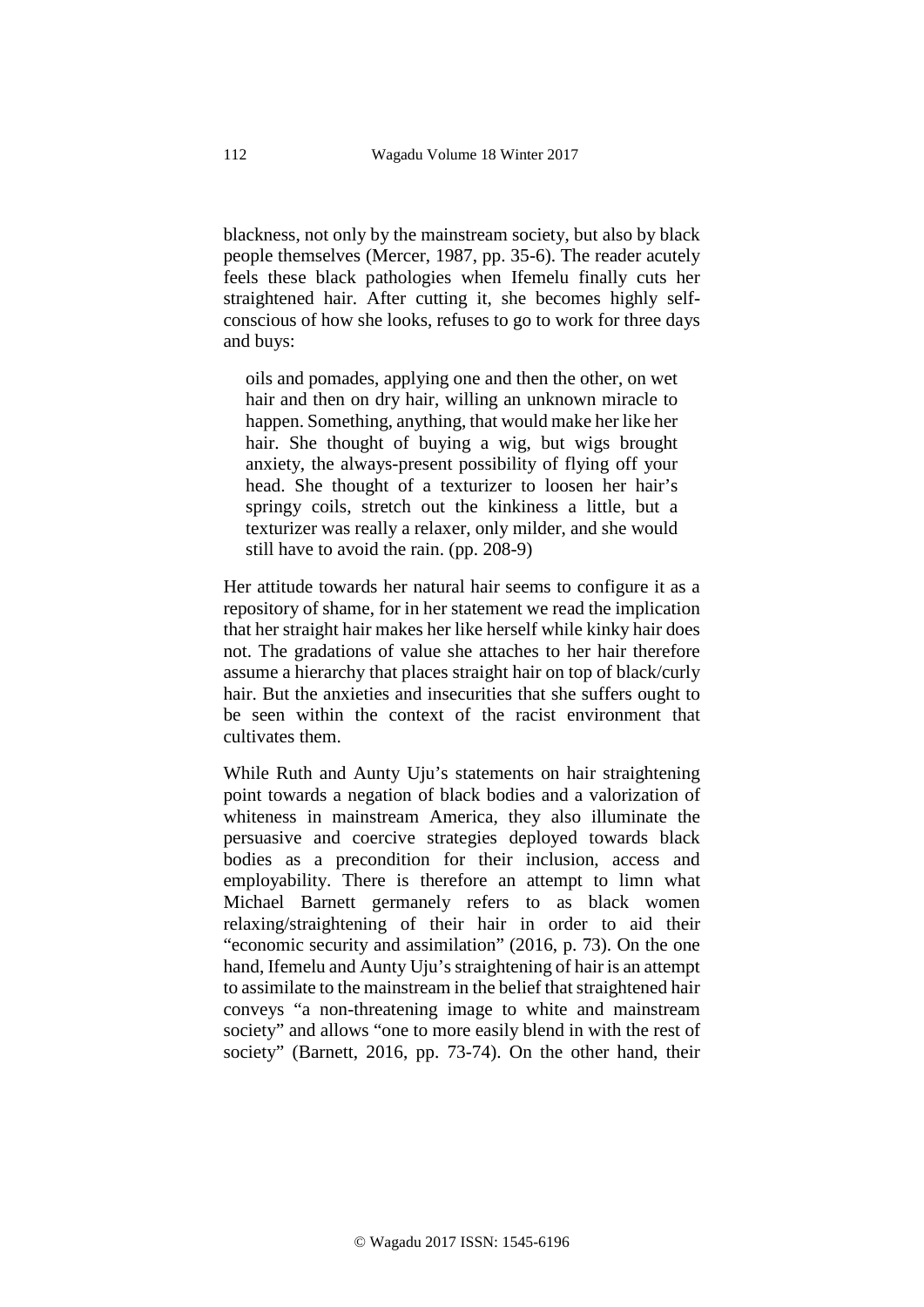straightened hair becomes a means of making themselves "as marketable as possible on the job market" (ibid., p. 74). Borrowing from Donaldson (2012), Barnett makes the point that "the decision to conform to a dominant style of beauty or to go natural may just come down to a choice between economic security and destitution" (p. 74). Both Ruth and Aunty Uju seem to be aware of this, for they relate the ability to get a job with one's hair style. Instructively, Aunty Uju tells Ifemelu that, "You are in a country that is not your own. You do what you have to do if you want to succeed" (p. 119). Admittedly, although straightened hair affords both Ifemelu and Aunty Uju access and "involvement in particular flows of capital and desire," this agency is seriously undercut by the fact that their straightened hair articulates a certain form of a coerced "embrace of whiteness ... and it marks some black women as more acceptably desirable" (The Unknown, 2016, para, 13). As such, this "social capital" that they have acquired to "join the American professional class is purchased at a considerable mental, emotional, and personal price" (The Unknown, 2016, para, 13).

The counterpoint to this uniformity that is enforced on nonnormative bodies and values is represented by Ifemelu's earlier mentioned transition from straightened hair to natural hair. I read her decision to go natural as a form of deviance that enunciates difference which is often interpreted by the mainstream society as threatening to their structures of privilege and power. Though it takes some time for Ifemelu to get used to her natural hair, when she finally falls "in love with her hair," she evokes some anxieties and hostilities from the "mainstream" society because of the implied challenge her action poses to an assumed "infallible" standard (p. 213). This is exemplified by the tentative and hesitant questions and comments she receives from her co-workers and even strangers concerning her changed hair (p. 211). Of significance, however, is the way Ifemelu begins the journey of re-valorizing her natural hair. She does this within a group of fellow black women who recognize the political implications of straightened hair in the context of the ideologies of race and racism. When she tells Wambui, her Kenyan college classmate, that she hates her shaved hair, Wambui refers her to a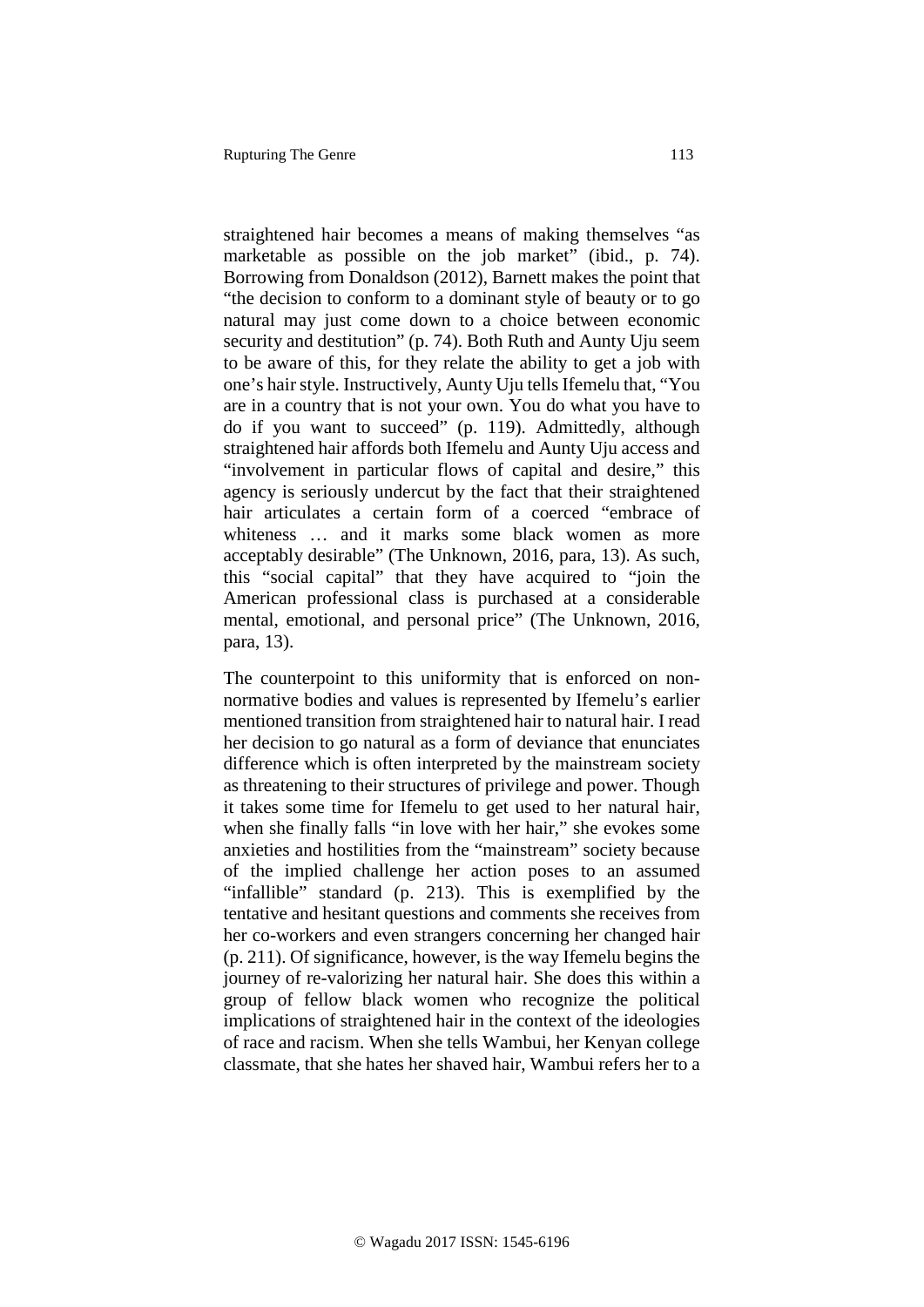website called *HappilyKinkyNappy.com*, a virtual community of black women who share ideas and personal narratives of their experiences with natural hair (p. 209). The content of the website proves to be therapeutic for, in it, she finds:

Message boards full of posts, thumbnail photos of black women blinking at the top. They had long trailing dreadlocks, small Afros, big Afros, twists, braids, massive raucous curls and coils. They called relaxers "creamy crack." They were done with pretending that their hair was what it was not, done with running from the rain and flinching from sweat ... They traded recipes. They sculpted for themselves a virtual world where their coily, kinky, nappy, woolly hair was normal. And Ifemelu fell into this world with a tumbling gratitude (p. 212)/

In this online forum, the ideas of weaving and telling continue to find expression as the women share their natural hair-styling ideas and experiences in ways that re-value and re-center black hair. By the same token, this virtual community uses natural hair—a signifier of black femininity—to re-assemble black female bodies as desirable and attractive through its untangling and challenging of racial histories that find expression in the valuation of hair. In this group, Ifemelu transforms her hair from what she had considered as a "stigmata of shame into emblematics of pride," to borrow Mercer's expression (1987, p. 39). The website provides a counter-space which offsets the constant and reductive bombardment by mainstream media, as it tries to force what Ifemelu refers to as "images of small-boned, small-breasted white women on the rest of the multi-boned, multi-ethnic world of women to emulate" (p. 178). As such, the website becomes a space where black hair represents alternative modes of being and aesthetics that contrasts with the mainstream norms. In their subversive pursuit of difference, they bring into existence multiplicities of being that challenge the securities and the privileges of a unisonant narrative and the mainstream's assumed uncontaminatedness (Leitner, 2012).

Ifemelu's blog, *Raceteenth or Various Observations About American Blacks (Those Formerly Known as Negroes) by a Non-*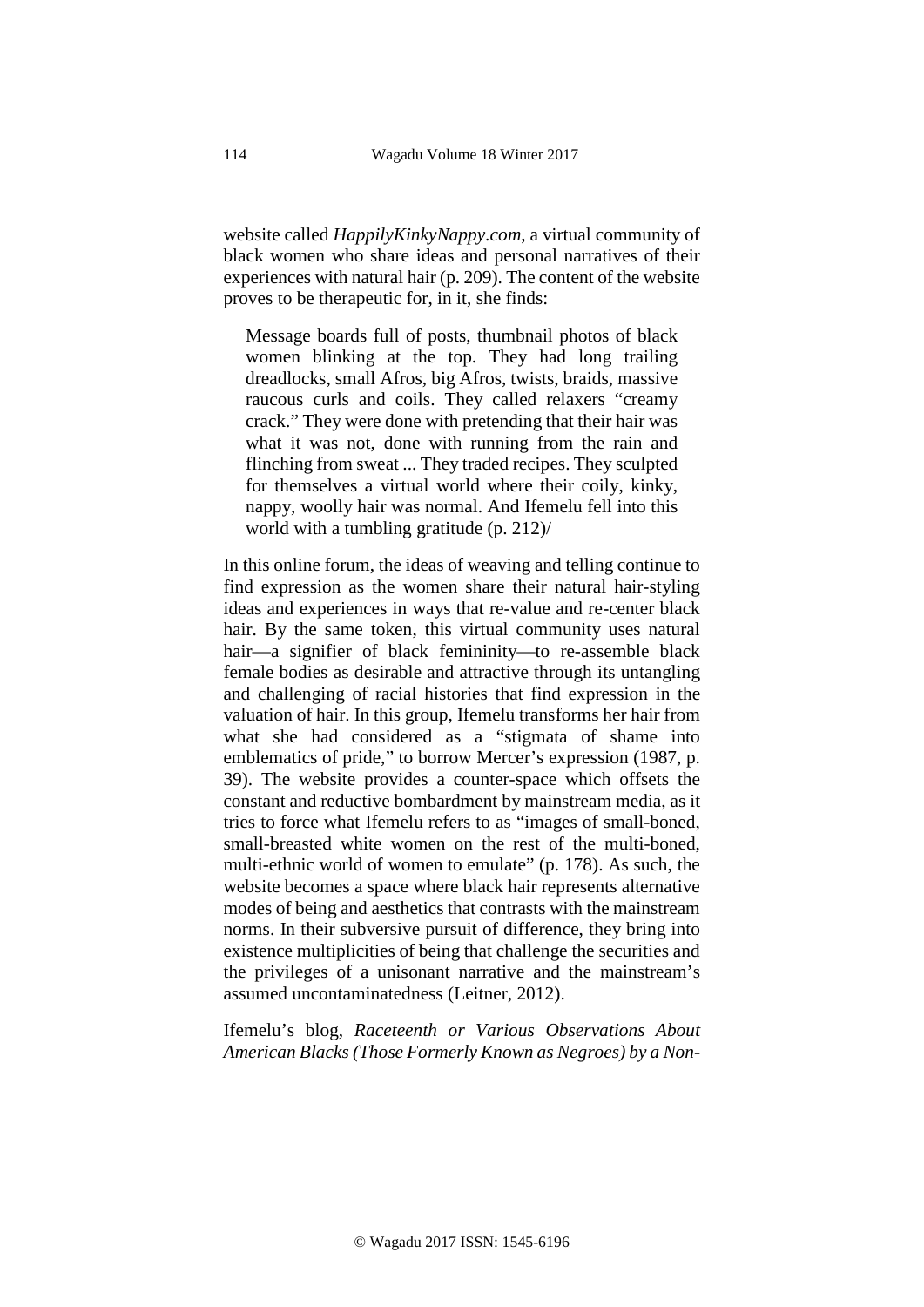*American Black*, provides another interactive space where she engages what she calls "American tribalisms." Adichie's use of the blog to address racial questions demonstrates the selfreflexive ways the novel genre has adapted and reacted to 21stcentury platforms and publics. The blog necessitates a reconsideration of the different ways in which digital media can shape the form and content of fiction. In *Americanah*, the anonymity and the non-fictive nature of the blog allows Ifemelu to have a sharper say on issues in a way that pushes the limits of conventional narrative. When asked why she made her character a blogger, Adichie's response was that: "I wanted this novel to also be social commentary, but I wanted to say it in ways that are different from what one is supposed to say in literary fiction" (Guarracino, 2014, p. 2). Guarracino goes on to contend that "blog writing, or blogging, features prominently in the novel as such a space, both embedded in but also outside creative writing, and as a place where social realities of race can be discussed without the trappings of character and action" (p. 2).

Indeed, while face-to-face interactions among the characters, especially when it comes to race and privilege, appears stilted, the blog frees the interagents in a way that actual dialogue and narrative doesn't. The blog posts act as narrative breaks, punctuating the overall narration with pithy and incisive commentary on racism and its pathologies. But these breaks are used to build the text's concerns. Cognizant of this, Guarracino contends that the novel's "social commentary moves back and forth, from the blog to the novel and vice versa, contaminating fiction with the drive for elaboration expressed by blogging but also infusing blog entries with the emotional entanglements of creative writing" (p. 3). Reading the blog entries alongside the larger narrative therefore creates movements where the subtleties and conventions of narrative give way to pointed commentaries that engage race, privilege, interracial relationships and the coercive strategies of inclusion and exclusion from hegemonic forms. Shan, Blaine's sister, aptly articulates the explicit coercions deployed to downplay the exploration of racial experiences in narrative fiction in a space that seeks to silence racial schisms and grievances in its claim of a post-racial society. After writing her own memoir about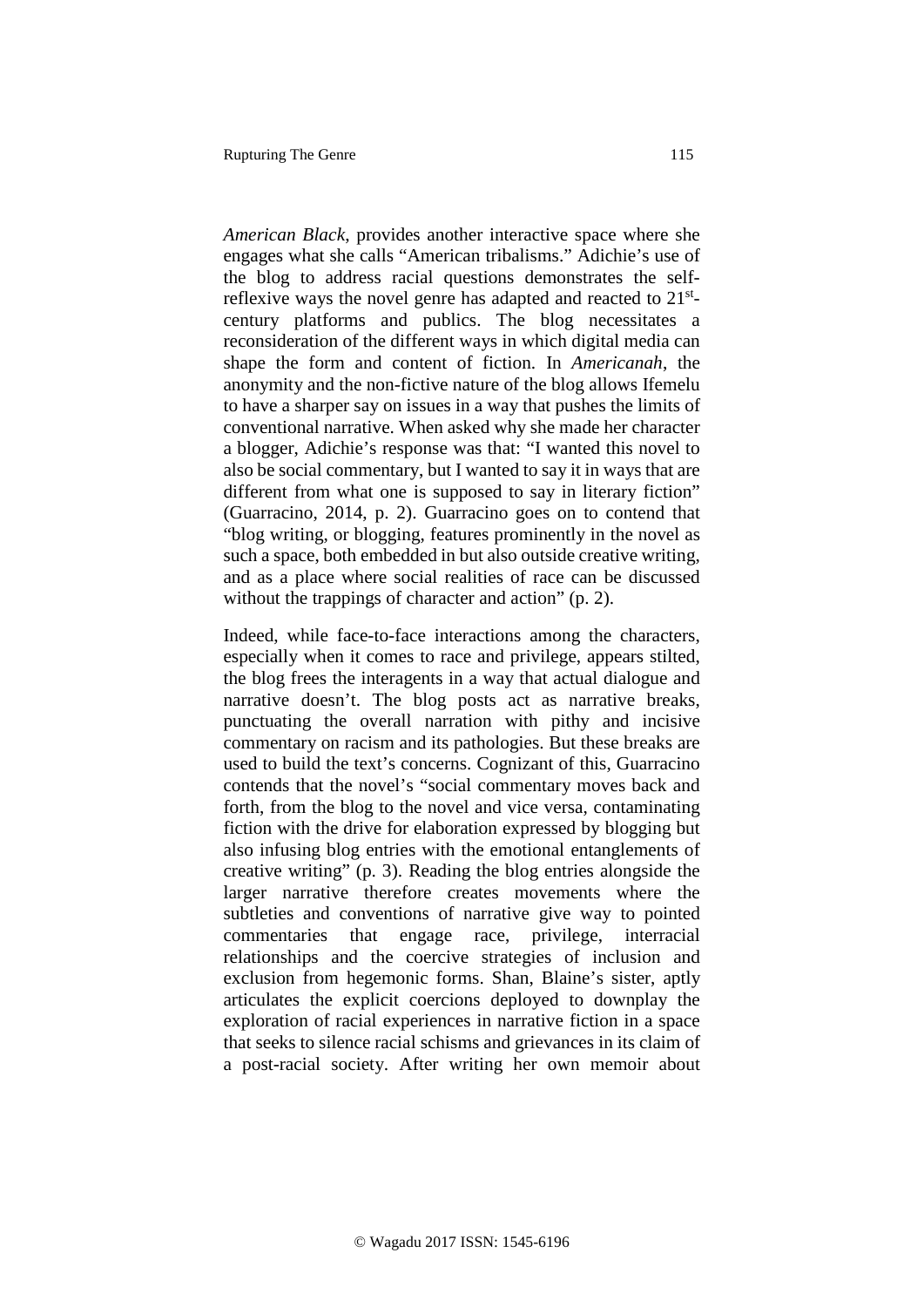"growing up in an all-white neighborhood" and "being the only black kid in my prep school," her editor comments that "I understand that race is important here but we have to make sure the book transcends race, so that it's not just about race" (p. 334). After this experience, Shan remonstrates that:

You can't write an honest novel about race in this country. If you write about how people are really affected by race, it'll be too *obvious* ... so if you are going to write about race, you have to make sure it's so lyrical and subtle that the reader who doesn't read between the lines won't know it's about race. You know, a Proustian meditation, all watery and fuzzy, that at the end just leaves you feeling watery and fuzzy (pp. 335-6).

In contrast to these limitations Shan observes, the blog presents a freeing space where Ifemelu's irreverence and ability to say the "inappropriate" and the "uncomfortable" collapse the circumscribed conversations that mask the frictions elicited by racism and patriarchy. In the anonymity and the immediacy that the blog affords her, she becomes a transgressor and initiator who vivifies and animates public discourse with her astuteness, honesty and courage while at the same time demanding collective probity and self-reflexivity.

Ifemelu's blog also captures the traumas and pervasiveness of racial slights and aggressions, musings ranging from "immigrant life in the diaspora to affirmative action and interracial relationships," and black pathologies induced by racial hierarchies (Sefa-Boakye, 2014, para. 1). In the blog titled "Why Dark-Skinned Black Women—Both American and Non-American—Love Barack Obama" Ifemelu blogs on how "many American blacks proudly say they have some 'Indian.' Which means Thank God We Are Not Full-Blooded Negroes. Which means they are not too dark." She goes on to blog about the value attached to light skin and summarily declares that American black men "like their women light" (pp. 213-4). In another blog— "To My Fellow Non-American Blacks: In America, You are Black, Baby"— she describes how non-American blacks insist that they are Jamaican or Ghanaian, etc., to escape the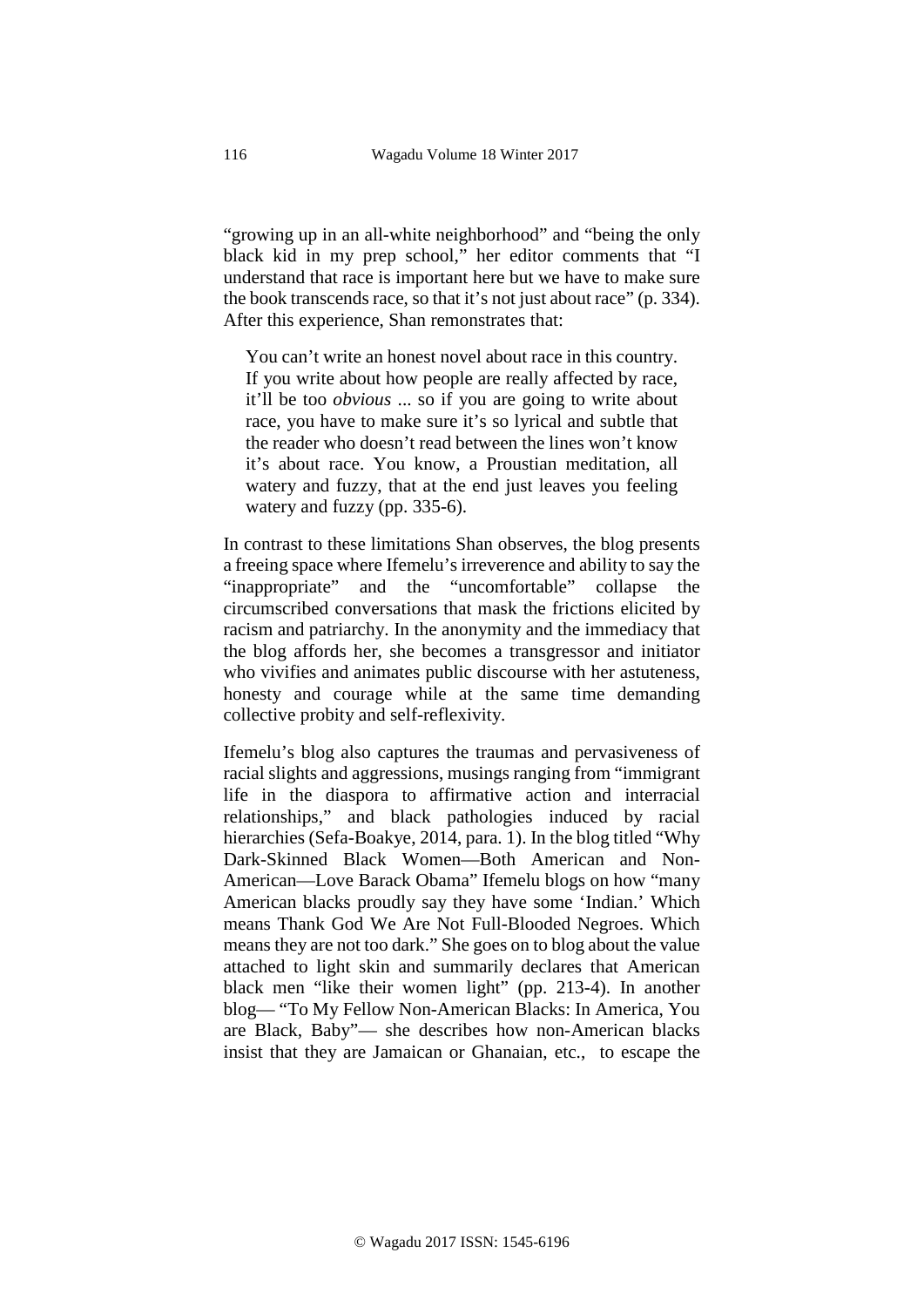"black" label. She quips: "And admit it—you say 'I'm not black' only because you know black is at the bottom of America's race ladder" (p. 220). Through these blogs, Adichie explores racially inflicted inferiority complexes that lead to, as Fanon (1967, p. 9) explains while examining black and white pathologies, the devaluation and negation of self through an identification with the other as the "norm." As such, the blogs reveal the complex ways in which power—as all hierarchical structures—and its performance sometimes necessitates and even demands the complicity of the powerless. This shift in representing immigrant/racial relations and desires presents an opportunity for nuancing the discourse on the workings of race. However, her unflinching representation of painful race relationships, her satirical tone and the semantically loaded laughter she invites the reader to participate in through her portrayal of certain archetypal characters—undercut the hierarchical positions that colorism discourses seems to buttress.

Adichie's choice of the space of the blog, an unpoliced and highly contradictory one, is as curious as it is instructive. Gunitsky (2015) pinpoints how the social media can be used both for political mobilization and dissent as well as for countermobilization, discourse framing, preference divulgence and elite coordination by "autocratic and hybrid regimes" (p. 42). Dean's (2010) theorization on blogging illuminates another inimical way in which the social media can hinder productive public discourse, self-knowledge and reflexivity. She advances that the deluge and constant bombardment of images, information, ideas on social media might "displace critical thought, replacing it with the sense that there isn't time for thinking, that there are only emergencies to which one must react, that one can't keep up and might as well not try" (p. 2). However, Dean also notes that the seeming chaos and frenzy in such interactions might have a solution in audience feedback. By borrowing Johnson's notion of the integral nature of feedback in virtual sites, Dean contends that with more feedback from an audience "online conversations would approach equilibrium" (p. 14-15). Guarracino (2014) reiterates the capacity of blogs to elicit conversations by noting that they are a "shared platform" which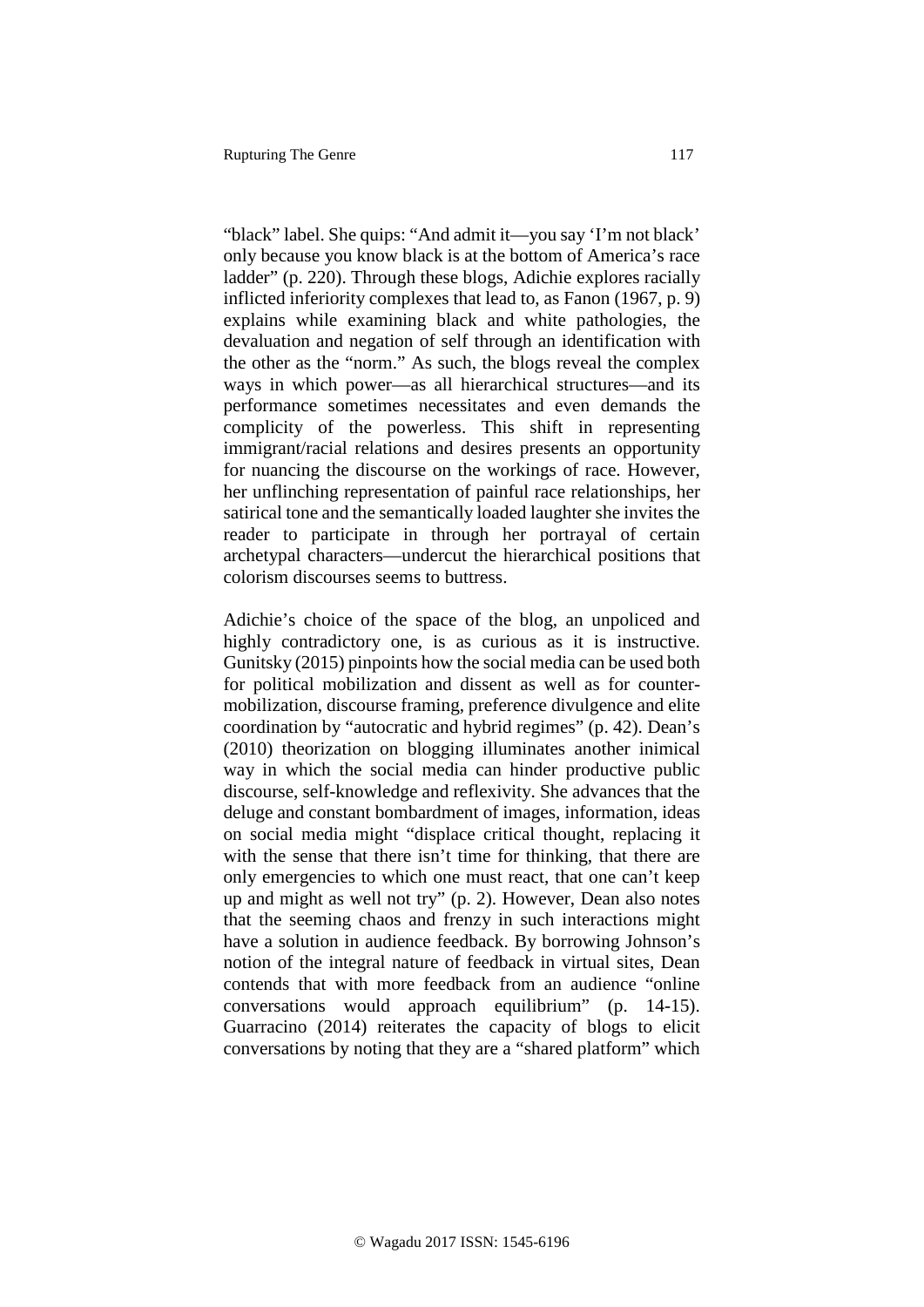"need both individual and collective engagement to be effective" (p. 5).

Reading Ifemelu's blog from this perspective of interactivity, feedback and equilibrium enables us to examine this space as dramatizing the dilemmas that characterize interracial relations that are often defined by nuanced silences. The blog provides an alternative space for collective conversations/deliberations in the face of the failure of the insulated nature of the "diversity workshops" and "multicultural talks" she is invited to as a guest speaker (p. 305). Indeed, in the opening pages of *Americanah*, where Ifemelu makes her last post in preparation for her return to Nigeria, frequent poster SapphicDerrida makes an instructive observation: "I'm a bit surprised by how personally I am taking this. Good luck as you pursue the unnamed 'life change' but please come back to the blogosphere soon. You've used your irreverent, hectoring, funny and *thought-provoking voice to create a space for real conversations about an important subject*" (p. 5 italics added).

Although SapphicDerrida arguably represents an ideal online interagent, her views point towards the capacity of the blog to make "people become invested in, energized by the exchange" (Dean, 2010, p. 5). The blunt, personal, sometimes bitter, ironic and sarcastic blog posts offer moments of reflection on a range of topics, bringing the reader to an awareness of the pervasive and insidious nature of racism, class and privilege, and the necessity to engage them. The responses Ifemelu receives vary from hostility to reductive dismissal as "an angry black woman," and a desire for genuine engagement. While, on the one hand, her dismissal distorts and reduces her humanity to a sexist and racial stereotype (Vanzant, 2016, para. 2-3), there is, on the other hand a deployment of the blog to counter the ignorance, superficiality, extremism and toxicity of public discourse on race in all its manifestations by presenting penetrating and honest arguments and conversations on its workings. These impassioned and emotive blogs and interactions offer valuable insights into how knowledge, racial privilege and power are produced, negotiated and deconstructed through affective relations and encounters. By the same token, the blog expands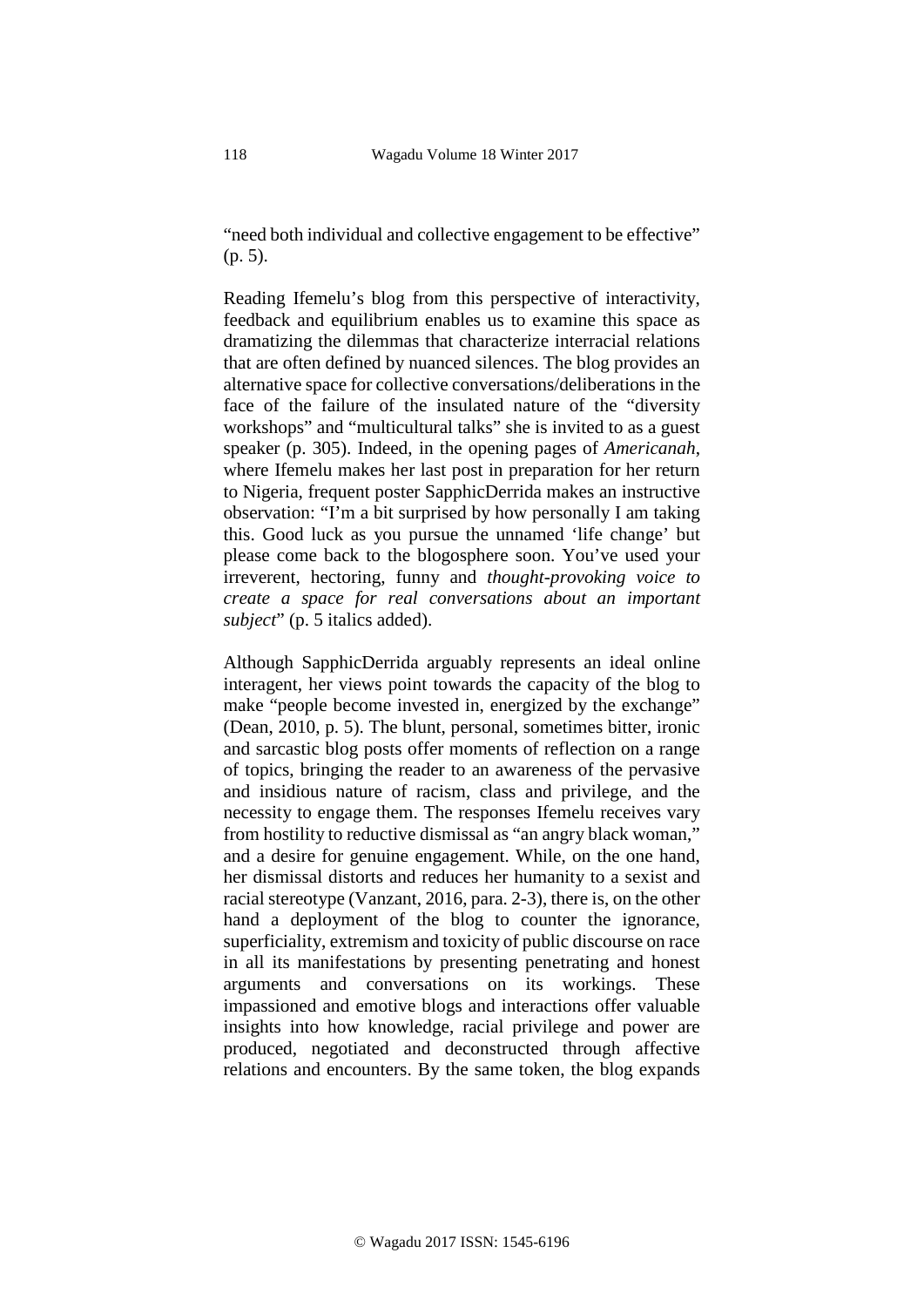the spaces and platforms of public interaction from face-to-face engagements which exhibit certain degrees of regulation to a space which allows for both disassembling and enabling openness. The different responses expressed by her respondents guards against the cultivation of an echo chamber that merely reflects certain views but rather gives room for self-examination, reflexivity and knowledge.

### **Conclusion**

This paper has sought to examine *Americanah's* exploration of silence/silencing as it is exercised over the black, female migrant. Ifemelu's engagement with the hostland troubles and transcends the socio-political and epistemological boundaries placed upon her person as a result of her skin color, immigrant status and gender. Through the examination of the spaces of the salon and the blog, the paper posits that Ifemelu undermines and questions the practice and perpetuation of racist and patriarchal ideologies and structures. In her portrayal of both the hairdressers' interactions and the deployment of the salon to enunciate conversations on hair politics, Adichie represents the salon as a space where hegemonic desire to confer invisibility, enforce homogeneity and invalidate black migrant and feminine experiences, voices and bodies is challenged. The salon is therefore produced and inhabited as a site for migrant/female agency, a space of transgression, difference and sociality. In addition, by bringing these different female voices together, Adichie represents the salon as a marginal space where alternative politics of inhabiting racially and patriarchally hierarchized foreign spaces are articulated. Adichie's violation of the novel genre by intertwining the language of fiction and its conventions with the exigencies of the virtual site of the blog enables her to extend the platform of engagement into a less regulated space where her protagonist has a sharper say on racial experience, privilege and discrimination. By using the notions of interactivity and audience feedback, I argue that the blog presents the possibility of productive engagement, a freeing space where the narrator refuses to be censored and to be complicit. This movement away from silence, to voicing, to polyvocality is transformational and liberatory in its refusal of containment, its articulation of the incoherence of nationalist,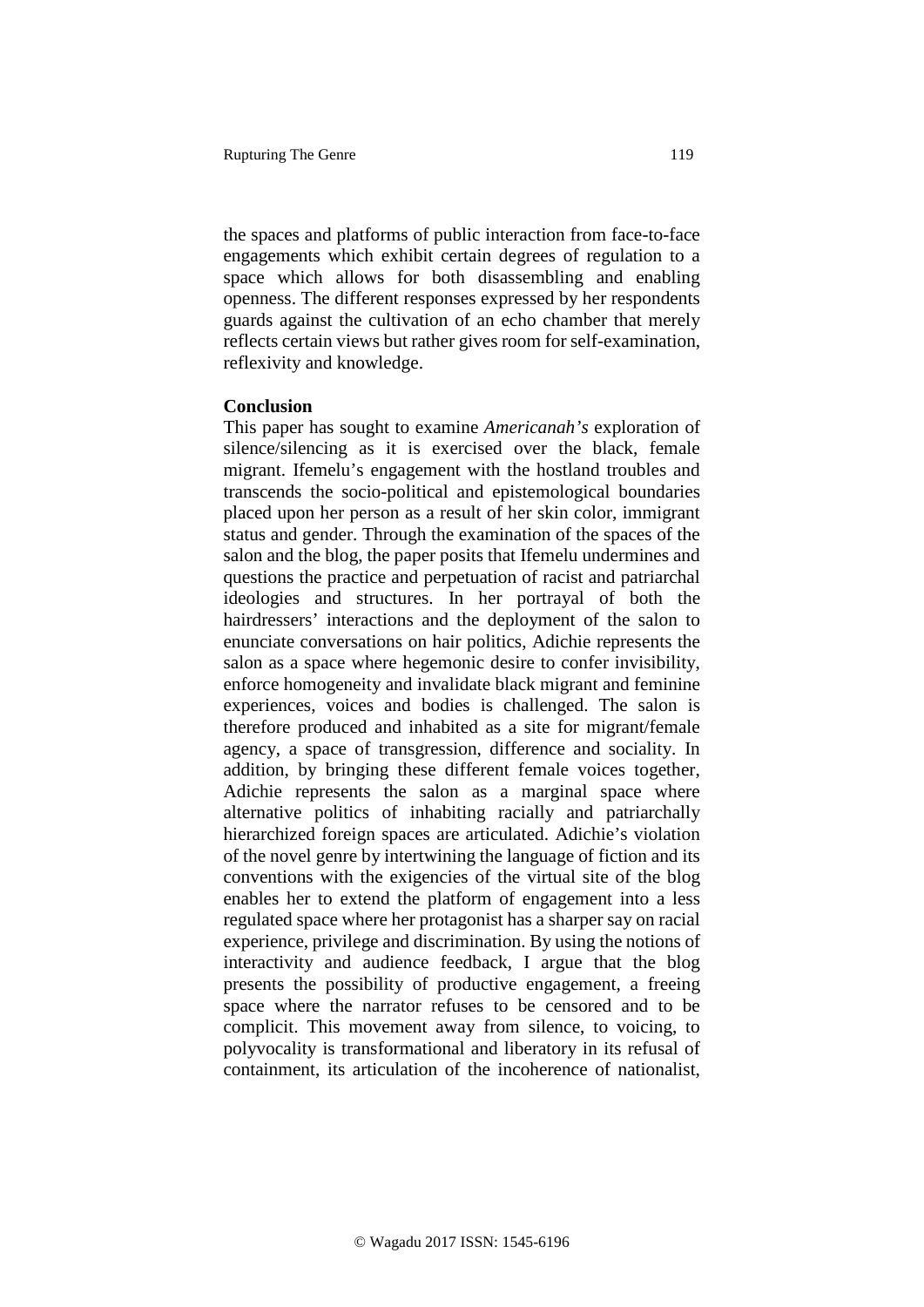patriarchal and racial imperatives and its disruption of neat and easy understandings of womanhood, Americanness, and transnational subjectivity.

### **References:**

Adichie, C. N. (2004). *Purple hibiscus*. London: Fourth Estate. Adichie, C. N. (2006). *Half of a yellow sun*. London: Fourth Estate.

Adichie, C. N. (2013). *Americanah*. London: Fourth Estate.

Aribisala, Y. (2013, October 8). Americanah and Other Definitions of Supple Citizenships. *Chimurenga Chronic*. Retrieved from [http://chimurengachronic.co.za/americanah-and-other](http://chimurengachronic.co.za/americanah-and-other-definitions-of-supple-citizenships/)[definitions-of-supple-citizenships/](http://chimurengachronic.co.za/americanah-and-other-definitions-of-supple-citizenships/)

Banks, I. (2000). *Hair matters: Beauty, power, and black women's consciousness*. New York & London: NYU Press.

Barnett, M. (2016). The politics of black hair: A focus on natural vs relaxed hair for African-Caribbean women. *IDEAZ*, *14*, 69-150.

Benard, A. A. (2016). Colonizing black female bodies within patriarchal capitalism: Feminist and human rights perspectives. *Sexualization, Media, & Society*, *2*(4), 1- 11.

Clair, R. P. (1998). *Organizing silence: A world of possibilities*. Albany, New York: SUNY Press.

Dauenhauer, B. (1980). *Silence: The phenomenon and its ontological significance*. Bloomington: Indiana UP.

Dawkins, M. (2010). Mixed messages: Barack Obama and Post-Racial politics. *Spectator*, *30*(2), 9-17.

Dean, J. (2010). *Blog theory: Feedback and capture in the circuits of drive*. Cambridge: Polity Press.

Donaldson, C. (2012). Hair alteration practices amongst black women and the assumption of self-hatred. Retrieved from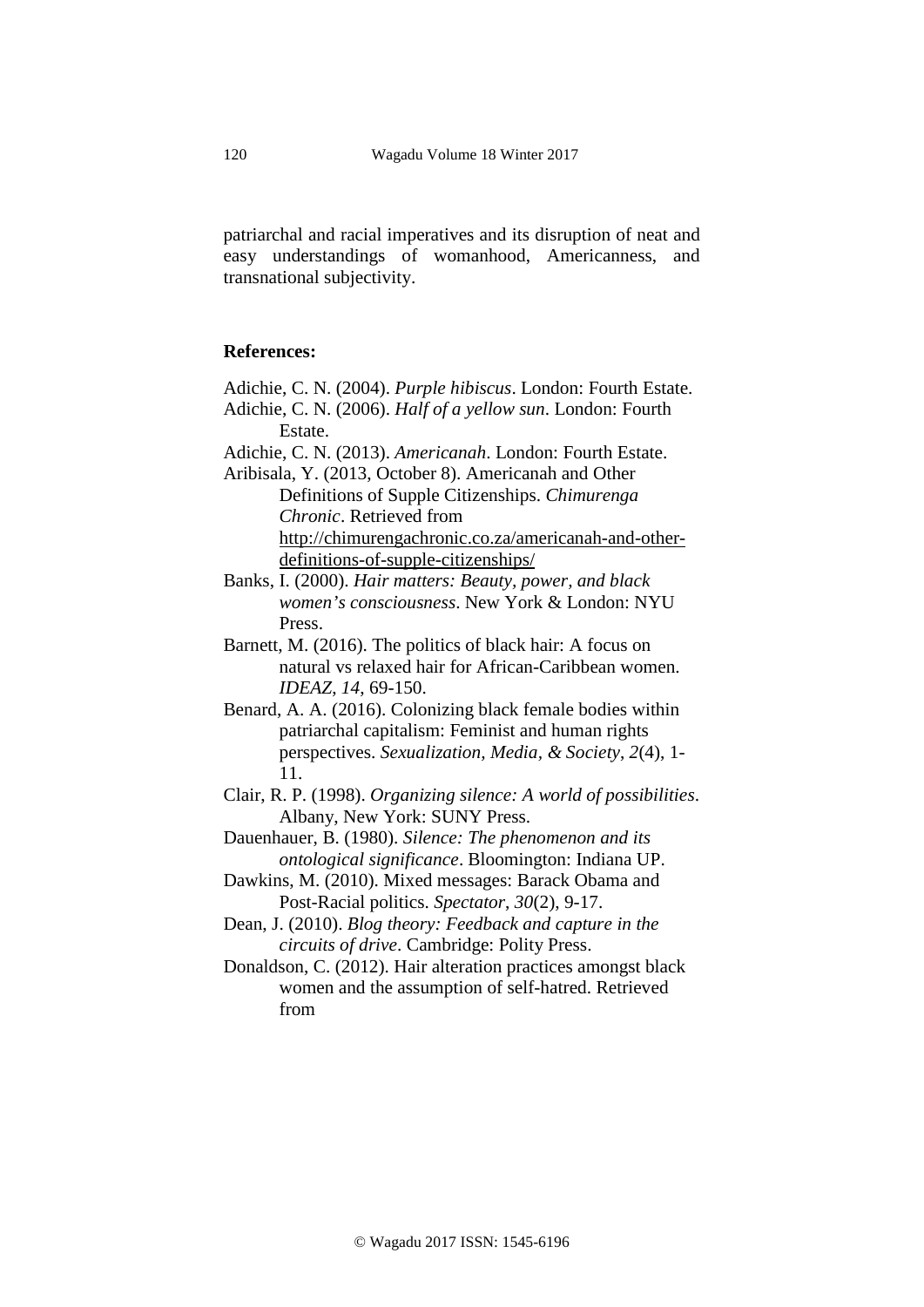[http://steinhardt.nyu.edu/appsych/opus/issues/2012/fall/](http://steinhardt.nyu.edu/appsych/opus/issues/2012/fall/hairalteration) [hairalteration](http://steinhardt.nyu.edu/appsych/opus/issues/2012/fall/hairalteration)

- Fanon, F. (1967). *Black skin, white masks*. London: Pluto Press.
- Foster, E. (2014). Research on gossip: Taxonomy, methods, and future directions. *Review of General Psychology*, *8*(2), 78–99.
- Foucault, M. (1990). *The history of sexuality: An introduction*, volume I. (R. Hurley, Trans.). New York: Vintage. (Original work published 1978).
- Greenfield, C., & Williams, P. (1991). The uses of gossip: Women's writing, soaps and everyday exchange. *Hecate*, *17*(1), 124.
- Guarracino, S. (2014). Writing so raw and true: Blogging in Chimamanda Ngozi Adichie's *Americanah*. *Between, 4*(8), 1-27.
- Gunitsky, S. (2015). Corrupting the Cyber-Commons: Social media as a tool of autocratic stability. *Perspectives on Politics*, *13*(1), 42-54.
- Hallemeier, K. (2015). 'To be from the country of people who gave': National allegory and the United States of Adichie's *Americanah*. *Studies in the Novel*, *47*(2), 231- 245.
- Hammonds, E. M. (1999). Towards a genealogy of black female sexuality: The problematic of silence. In Price, J., & S. Margrit (Eds.), *Feminist theory and the body: A reader* (pp. 93-104). New York: Taylor & Francis.
- Hewett, H. (2005). Coming of age: Chimamanda Ngozi Adichie and the voice of the third generation. *English in Africa*, *32*(1), 73-97.
- Holmes, C. M. (2016). The colonial roots of the racial fetishization of black women. *Black & Gold 2*(1), 1-11.
- Idowu-Faith, B. (2014). Fictionalizing theory, theorizing fiction: The stylistics of return migration in Chimamanda Adichie's *Americanah*. *A Journal of African Migration*, *7*, 23-4.
- Irigaray, L. (2008). *Sharing the world*. New York: Continuum.
- Leitner, H. (2012). Spaces of encounters: Immigration, race, class, and the politics of belonging in Small-Town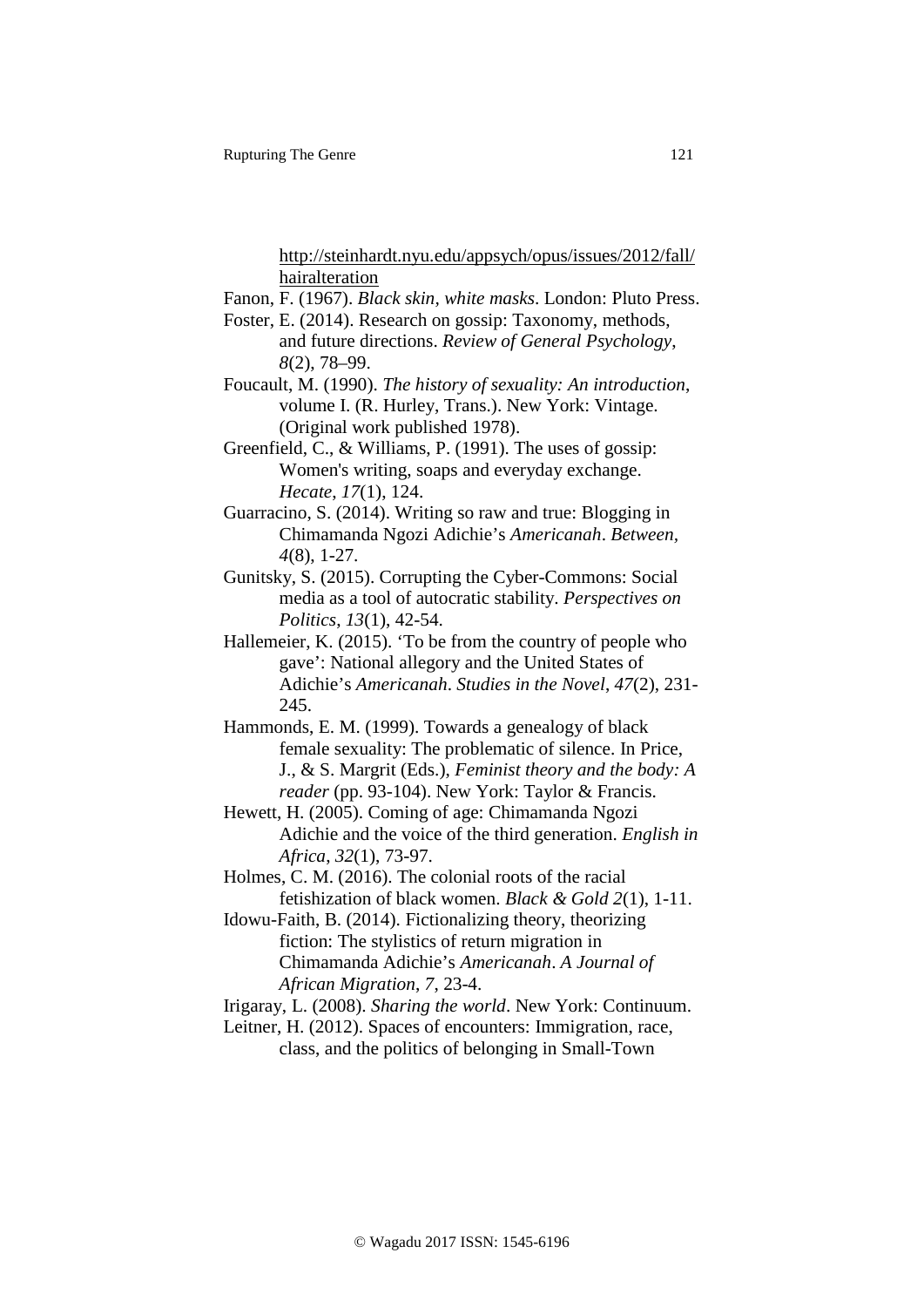America. *Annals of the Association of American Geographers*, *102*(4), 828-846.

- Lentin, A. (2014). Post-Race, post politics: The paradoxical rise of culture after multiculturalism. *Ethnic and Racial Studies*, *37*(8), 1268-1285.
- Malhotra, S., Rowe, A. C., & Rowe, A. C. (Eds.). (2013). *Silence, feminism, power: Reflections at the edges of sound*. Houndmills & New York: Palgrave Macmillan.
- Maslin, J. (2013, May 19). Braiding Hair and Issues about Race: *Americanah* by Chimamanda Ngozi Adichie. *The New York Times*. Retrieved from [http://www.nytimes.com/2013/05/20/books/americanha](http://www.nytimes.com/2013/05/20/books/americanha-by-chimamanda-ngozi-adichie.html) [-by-chimamanda-ngozi-adichie.html](http://www.nytimes.com/2013/05/20/books/americanha-by-chimamanda-ngozi-adichie.html)
- Mercer, K. (1997). Black hair/style politics. *New Formations*, *3*, 33-54.
- Odiemo-Munara, L. (2012). *Women's engagement with power/authority in the fiction of Marjorie Oludhe Macgoye, Mary Okurut and Elieshi Lema* (Unpublished M.A thesis). Egerton University, Kenya.
- Okurut, M. K. (1998). *The invisible weevil*. Kampala: FEMRITE.
- Picard, M. (1952). *The world of silence*. (S. Godman, Trans.) London: Harville. (Original work published 1948).
- Sefa-Boakye, J. (2014, October 9). Chimamanda Ngozi Adichie brings her *Americanah* blog to life [Blog post]. Retrieved from [http://okayafrica.com/culture-](http://okayafrica.com/culture-2/americanah-chimamanda-ngozi-adichie-small-redemptions-of-lagos-blog/)[2/americanah-chimamanda-ngozi-adichie-small](http://okayafrica.com/culture-2/americanah-chimamanda-ngozi-adichie-small-redemptions-of-lagos-blog/)[redemptions-of-lagos-blog/](http://okayafrica.com/culture-2/americanah-chimamanda-ngozi-adichie-small-redemptions-of-lagos-blog/)
- Stirling, R. B. (1956). Some psychological mechanisms operative in gossip. *Social Forces, 34*, 262–267.
- Tamale, S. (2005). Eroticism, sensuality and 'women's secrets' among the Baganda. *Feminist Africa: Sexual Cultures*, *5,* 9-36.
- The Unknown. "The capital and cost of hair in *Americanah* by Chimamanda Ngozi Adichie." (2016, December 30). Retrieved from [https://serendip.brynmawr.edu/oneworld/](https://serendip.brynmawr.edu/oneworld)poetic[s-and](https://serendip.brynmawr.edu/oneworld/poetics%20-and-politics-race/capital-and-cost-hair-americanah-chimamanda-ngozie-adichie)[politics-race/capital-and-cost-hair-americanah](https://serendip.brynmawr.edu/oneworld/poetics%20-and-politics-race/capital-and-cost-hair-americanah-chimamanda-ngozie-adichie)[chimamanda-ngozie-adichie](https://serendip.brynmawr.edu/oneworld/poetics%20-and-politics-race/capital-and-cost-hair-americanah-chimamanda-ngozie-adichie)